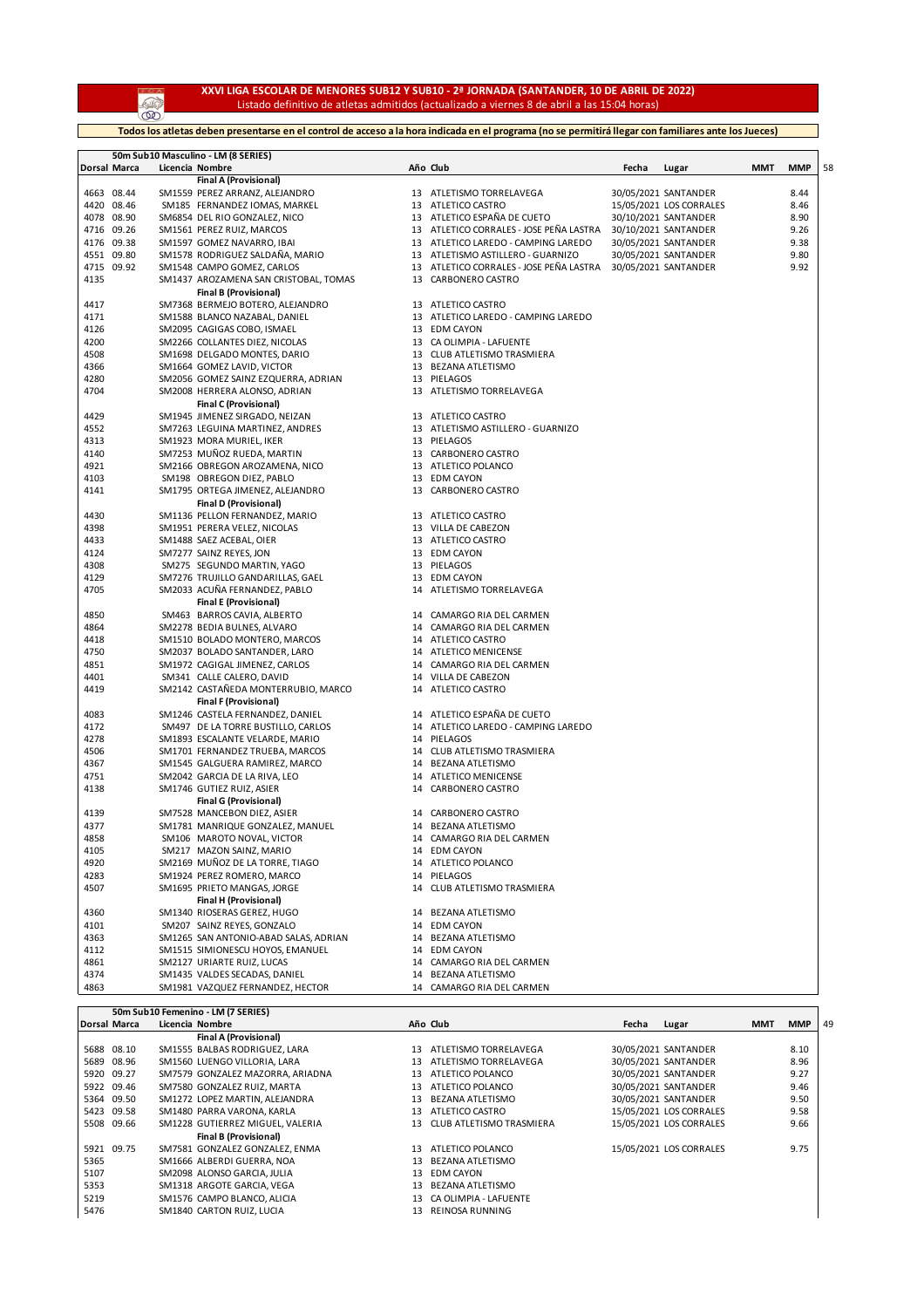| 5357 | SM1770 DE ANDRES TORRE, ALBA           | 13 BEZANA ATLETISMO         |
|------|----------------------------------------|-----------------------------|
|      | <b>Final C (Provisional)</b>           |                             |
| 5475 | SM1839 LOPEZ MARTIN, ADA               | 13 REINOSA RUNNING          |
| 5421 | SM6983 MARTINEZ FERNANDEZ, LUR         | 13 ATLETICO CASTRO          |
| 5366 | SM1681 MIJARES BLASCO, ALBA            | 13 BEZANA ATLETISMO         |
| 5302 | SM27 MORENO MARCILLA, ANDREA           | 13 PIELAGOS                 |
| 5115 | SM7286 PRIETO RODRIGUEZ, JULIA         | 13 EDM CAYON                |
| 5143 | SM1804 REY ALOMAR, OLIVIA              | 13 CARBONERO CASTRO         |
| 5148 | SM2285 VADUVA, SOFIA MARIA             | 13 CARBONERO CASTRO         |
|      | <b>Final D (Provisional)</b>           |                             |
| 5144 | SM1782 VALENCIA VELASCO, GABRIELA      | 13 CARBONERO CASTRO         |
| 5477 | SM1827 VEGA DE LA ARENA, PAULA         | 13 REINOSA RUNNING          |
| 5310 | SM1875 ALVAREZ PALACIOS, PAULA         | 14 PIELAGOS                 |
| 5217 | SM2290 CABALLERO FERNANDEZ, BEATRIZ    | 14 CA OLIMPIA - LAFUENTE    |
| 5850 | SM1973 CAMPO GALLARDO, ALBA            | 14 CAMARGO RIA DEL CARMEN   |
| 5362 | SM1654 DARROSA CUEVAS, KEYLA           | 14 BEZANA ATLETISMO         |
| 5354 | SM1347 DE LA FUENTE GOMEZ, TERESA      | 14 BEZANA ATLETISMO         |
|      | <b>Final E (Provisional)</b>           |                             |
| 5355 | SM1665 DE LA LOMA GARCIA, DAFNE        | 14 BEZANA ATLETISMO         |
| 5078 | SM432 EXPOSITO PEREZ, LUCIA            | 14 ATLETICO ESPAÑA DE CUETO |
| 5296 | SM1900 FERNANDEZ GARCIA, VERONICA      | 14 PIELAGOS                 |
| 5284 | SM461 FERNANDEZ LAVIN, ALBA            | 14 PIELAGOS                 |
| 5110 | SM2101 GARCIA RUIZ, CLAUDIA            | 14 EDM CAYON                |
| 5419 | SM1608 IBAÑEZ ASTORGA, BIHOZNE         | 14 ATLETICO CASTRO          |
| 5358 | SM1332 LEDESMA ESUN, CANDELA           | 14 BEZANA ATLETISMO         |
|      | <b>Final F (Provisional)</b>           |                             |
| 5139 | SM1365 MARTINEZ CARRASCO, ABIGAIL      | 14 CARBONERO CASTRO         |
| 5216 | SM2291 MARTINEZ HAYAKAWA, MEIKO        | 14 CA OLIMPIA - LAFUENTE    |
| 5147 | SM1756 MASULLO MARTIN, AMALIA          | 14 CARBONERO CASTRO         |
| 5424 | SM2140 PEREZ MICHELENA, CLAUDIA        | 14 ATLETICO CASTRO          |
| 5286 | SM1866 PRIETO VALDIANDE, IRIS          | 14 PIELAGOS                 |
| 5351 | SM1747 PUENTE HAYA, CLAUDIA            | 14 BEZANA ATLETISMO         |
| 5109 | SM2100 RAMIREZ GUEMES, NOA             | 14 EDM CAYON                |
|      | <b>Final G (Provisional)</b>           |                             |
| 5857 | SM1978 RIAGA LLAMA, ELENA              | 14 CAMARGO RIA DEL CARMEN   |
| 5858 | SM1977 RIAGA LLAMA, SANDRA             | 14 CAMARGO RIA DEL CARMEN   |
| 5860 | SM1979 SANCHEZ GARCIA, MARINA          | 14 CAMARGO RIA DEL CARMEN   |
| 5356 | SM139 SANMARTIN GONZALEZ, ANTIA        | 14 BEZANA ATLETISMO         |
| 5218 | SM2289 SEBASTIAN GUTIERREZ, ANA ISABEL | 14 CA OLIMPIA - LAFUENTE    |
| 5285 | SM1865 VALLEJO LOZANO, DEVA            | 14 PIELAGOS                 |
| 5145 | SM7570 VAZQUEZ PINEDA, ANA             | 14 CARBONERO CASTRO         |

|      |              | 80m Sub14 Masculino - Control (3 SERIES) |                 |                                         |       |                      |            |            |    |
|------|--------------|------------------------------------------|-----------------|-----------------------------------------|-------|----------------------|------------|------------|----|
|      | Dorsal Marca | Licencia Nombre                          |                 | Año Club                                | Fecha | Lugar                | <b>MMT</b> | <b>MMP</b> | 21 |
|      |              | <b>Final A (Provisional)</b>             |                 |                                         |       |                      |            |            |    |
|      | 8688 10.82   | SM7302 MAZA HONTAVILLA, ERIC             | 09              | ATLETISMO TORRELAVEGA                   |       | 09/10/2021 SANTANDER |            | 10.82      |    |
| 8659 | 12.00        | SM6719 SAINZ-PARDO VIVAS, ADRIAN         | 09              | ATLETISMO TORRELAVEGA                   |       | 16/06/2021 SANTANDER |            | 12.00      |    |
|      | 8920 12.03   | SM2125 GOMEZ RUISANCHEZ, OSCAR           | 09              | ATLETICO POLANCO                        |       | 24/04/2021 SANTANDER |            | 12.03      |    |
|      | 8216 12.66   | SM6254 ANSOTEGUI CAGIGAS, HUGO           | 09              | CA OLIMPIA - LAFUENTE                   |       | 24/04/2021 SANTANDER |            | 12.66      |    |
| 8353 |              | SM1667 ALBERDI GUERRA, MARCOS            | 09              | <b>BEZANA ATLETISMO</b>                 |       |                      |            |            |    |
| 8310 |              | SM5918 ARROYO LASTRA, ISRAEL             | 09              | PIELAGOS                                |       |                      |            |            |    |
| 8691 |              | SM2003 EL HARKAOUI EL MANSOURI, JABER    | 09              | ATLETISMO TORRELAVEGA                   |       |                      |            |            |    |
|      |              | <b>Final B (Provisional)</b>             |                 |                                         |       |                      |            |            |    |
| 8112 |              | SM6457 ABELLAN PINEDA, HUGO              | 10              | <b>EDM CAYON</b>                        |       |                      |            |            |    |
| 8476 |              | SM1301 BALBONTIN GUTIERREZ, JORGE        | 10              | <b>REINOSA RUNNING</b>                  |       |                      |            |            |    |
| 8716 |              | SM6546 CUEVAS CAMPUZANO, ADRIAN          | 10              | ATLETICO CORRALES - JOSE PEÑA LASTRA    |       |                      |            |            |    |
| 8211 |              | SM6770 ENCINAS GOMEZ, NICOLAS            | 10 <sup>1</sup> | CA OLIMPIA - LAFUENTE                   |       |                      |            |            |    |
| 8719 |              | SM7468 GARCIA GONZALEZ, DAVID            | 10              | ATLETICO CORRALES - JOSE PEÑA LASTRA    |       |                      |            |            |    |
| 8870 |              | SM6378 GOMEZ ORTUÑO, DANIEL              | 10              | CAMARGO RIA DEL CARMEN                  |       |                      |            |            |    |
| 8718 |              | SM6579 GONZALEZ FERNANDEZ, MAURO         |                 | 10 ATLETICO CORRALES - JOSE PEÑA LASTRA |       |                      |            |            |    |
|      |              | <b>Final C (Provisional)</b>             |                 |                                         |       |                      |            |            |    |
| 8871 |              | SM7007 GONZALEZ MARTINEZ, MARCOS         | 10              | CAMARGO RIA DEL CARMEN                  |       |                      |            |            |    |
| 8350 |              | SM1262 LOPEZ MARTIN, HUGO                | 10              | <b>BEZANA ATLETISMO</b>                 |       |                      |            |            |    |
| 8505 |              | SM6779 MARTINEZ RUIZ, ALEJANDRO          | 10              | CLUB ATLETISMO TRASMIERA                |       |                      |            |            |    |
| 8078 |              | S309<br>MORALES GONZALEZ, MARCOS         | 10              | ATLETICO ESPAÑA DE CUETO                |       |                      |            |            |    |
| 8109 |              | SM1405 ORTIZ BARCENA, LUCAS              | 10              | <b>EDM CAYON</b>                        |       |                      |            |            |    |
| 8715 |              | SM7473 PEREZ RUIZ, ALONSO                | 10              | ATLETICO CORRALES - JOSE PEÑA LASTRA    |       |                      |            |            |    |
| 8872 |              | SM6382 VIOTA GUTIERREZ, ADRIAN           |                 | 10 CAMARGO RIA DEL CARMEN               |       |                      |            |            |    |

 $\mathsf{r}$ 

|      |                     | 80m Sub14 Femenino - Control (8 SERIES) |    |                                      |       |                      |            |            |    |
|------|---------------------|-----------------------------------------|----|--------------------------------------|-------|----------------------|------------|------------|----|
|      | <b>Dorsal Marca</b> | Licencia Nombre                         |    | Año Club                             | Fecha | Lugar                | <b>MMT</b> | <b>MMP</b> | 60 |
|      |                     | <b>Final A (Provisional)</b>            |    |                                      |       |                      |            |            |    |
|      | 8515 10.83          | SM6321 PORTILLA ORTIZ, LUCIA            | 09 | CLUB ATLETISMO TRASMIERA             |       | 24/04/2021 SANTANDER |            | 10.83      |    |
|      | 8690 11.20          | SM5930 SACEDA VELARDE, SHAYANA          | 09 | ATLETISMO TORRELAVEGA                |       | 16/06/2021 SANTANDER |            | 11.20      |    |
|      | 8215 11.35          | SM7366 PEREZ GAVRILOVA, NADIA           | 09 | CA OLIMPIA - LAFUENTE                |       | 09/10/2021 SANTANDER |            | 11.35      |    |
|      | 8530 11.36          | SM6291 ALONSO LOPEZ. JULIA              | 09 | COSTA DE AJO                         |       | 24/04/2021 SANTANDER |            | 11.36      |    |
|      | 8673 11.48          | SM6755 GOMEZ VILLEGAS, IZARA            | 09 | ATLETISMO TORRELAVEGA                |       | 16/06/2021 SANTANDER |            | 11.48      |    |
|      | 8723 11.57          | SM5815 GONZALEZ QUIJANO, CAROLINA       | 09 | ATLETICO CORRALES - JOSE PEÑA LASTRA |       | 24/04/2021 SANTANDER |            | 11.57      |    |
|      | 8698 11.90          | SM6756 ARNAIZ DIESTRO, CLARA            | 09 | ATLETISMO TORRELAVEGA                |       | 16/06/2021 SANTANDER |            | 11.90      |    |
|      | 8853 11.91          | SM6388 CACHON VILA, AROA                | 09 | CAMARGO RIA DEL CARMEN               |       | 24/04/2021 SANTANDER |            | 11.91      |    |
|      |                     | <b>Final B (Provisional)</b>            |    |                                      |       |                      |            |            |    |
|      | 8380 12.18          | SM1376 CASTILLO FERNANDEZ, LUCIA        | 09 | <b>BEZANA ATLETISMO</b>              |       | 24/04/2021 SANTANDER |            | 12.18      |    |
|      | 8852 12.42          | SM1366 CACHO PELAEZ, ALBA               | 09 | CAMARGO RIA DEL CARMEN               |       | 24/04/2021 SANTANDER |            | 12.42      |    |
|      | 8858 12.52          | SM5722 FRANCISCO ALVARO, NURIA          | 09 | CAMARGO RIA DEL CARMEN               |       | 24/04/2021 SANTANDER |            | 12.52      |    |
| 8528 | 12.61               | SM1280 HOZ BARRERA, IZARA               | 09 | COSTA DE AJO                         |       | 24/04/2021 SANTANDER |            | 12.61      |    |
|      | 8072 12.62          | SM6737 DE LA HOZ DIEZ DE BALDEON, LUCIA | 09 | ATLETICO ESPAÑA DE CUETO             |       | 09/10/2021 SANTANDER |            | 12.62      |    |
| 8866 | 12.88               | SM6432 SAN EMETERIO BARREDA, ANGELA     | 09 | CAMARGO RIA DEL CARMEN               |       | 09/10/2021 SANTANDER |            | 12.88      |    |
| 8850 |                     | SM1994 AMIGO ARCE. LUCIA                | 09 | CAMARGO RIA DEL CARMEN               |       |                      |            |            |    |
| 8175 |                     | SM1646 DIEGO RUPEREZ, GRETA             | 09 | ATLETICO LAREDO - CAMPING LAREDO     |       |                      |            |            |    |
|      |                     | <b>Final C (Provisional)</b>            |    |                                      |       |                      |            |            |    |
| 8857 |                     | SM5721 FERNANDEZ HERRERA, VALVANUZ      | 09 | CAMARGO RIA DEL CARMEN               |       |                      |            |            |    |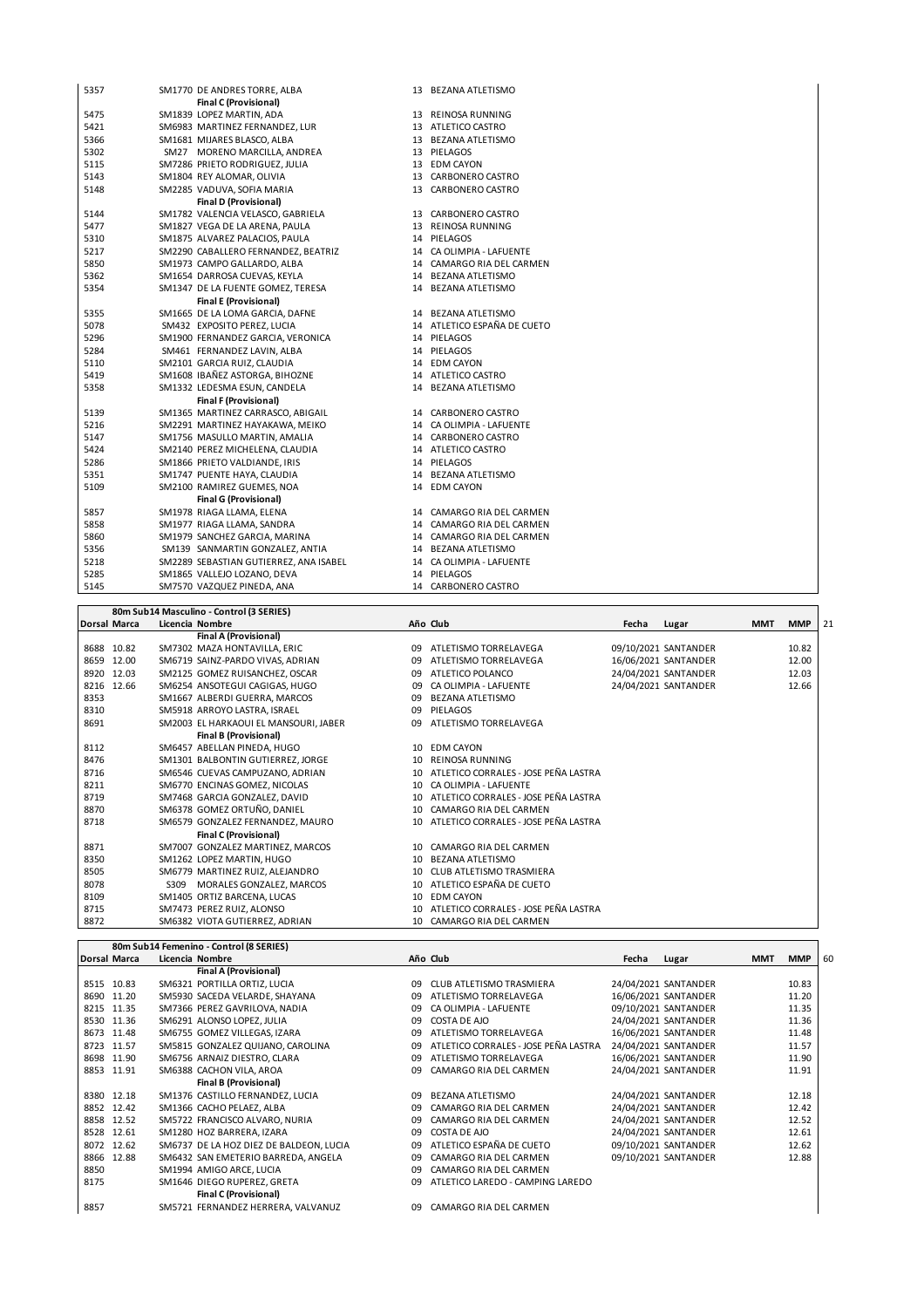| 8204 | SM2259 GOMEZ ALVAREZ, LUCIA                  |    | 09 CA OLIMPIA - LAFUENTE                |
|------|----------------------------------------------|----|-----------------------------------------|
| 8710 | SM2079 GONZALEZ DIOSDADO, SARAY              |    | 09 ATLETISMO TORRELAVEGA                |
| 8060 | SM2242 GUTIERREZ DEL CORTIJO CLERIGO, CARMEN |    | 09 ATLETICO ESPAÑA DE CUETO             |
| 8860 | SM5727 HERRERO REBOLLEDO, VICTORIA           |    | 09 CAMARGO RIA DEL CARMEN               |
| 8516 | SM1693 HOZ REBOLLAR, LUCIA                   |    | 09 CLUB ATLETISMO TRASMIERA             |
| 8862 | SM6471 LOPEZ GREGORIO, IRENE                 |    | 09 CAMARGO RIA DEL CARMEN               |
| 8708 | SM2104 LOZANO VELARDE, VALENTINA             |    | 09 ATLETISMO TORRELAVEGA                |
|      | <b>Final D (Provisional)</b>                 |    |                                         |
| 8527 | SM2030 MARTINEZ AZCONA, CRISTINA             |    | 09 COSTA DE AJO                         |
| 8526 | SM2031 MARTINEZ AZCONA, ESTELA               |    | 09 COSTA DE AJO                         |
| 8152 | SM5956 MUÑOZ RUEDA, JIMENA                   |    | 09 CARBONERO CASTRO                     |
| 8305 | SM7207 QUIJADA FERNANDEZ, IRENE              |    | 09 PIELAGOS                             |
| 8202 | SM2248 SAN JOSE CORRAL, AMAYA                |    | 09 CA OLIMPIA - LAFUENTE                |
| 8203 | SM2249 SERRANO RODRIGUEZ, OLALLA             |    | 09 CA OLIMPIA - LAFUENTE                |
| 8216 | SM2262 VALDIZAN HERNANDEZ, ELENA             |    | 09 CA OLIMPIA - LAFUENTE                |
| 8210 | SM2253 ALVAREZ MUNIVRANA, LEIRE              |    | 10 CA OLIMPIA - LAFUENTE                |
|      | <b>Final E (Provisional)</b>                 |    |                                         |
| 8128 | SM6481 ANSOTEGUI TORRE, INES                 |    | 10 EDM CAYON                            |
| 8127 | SM6480 ANSOTEGUI TORRE, LUCIA                |    | 10 EDM CAYON                            |
| 8218 | SM6772 BLANCO SAN MARTIN, CELIA              |    | 10 CA OLIMPIA - LAFUENTE                |
| 8512 | SM7474 CADELO PRIETO, LUCIA                  |    | 10 CLUB ATLETISMO TRASMIERA             |
| 8214 | SM6685 CAMPO BLANCO, LUCIA                   |    | 10 CA OLIMPIA - LAFUENTE                |
| 8334 | SM2054 CAMUS ORTIZ, CELIA                    |    | 10 PIELAGOS                             |
| 8333 | SM2052 CAMUS ORTIZ, IRENE                    |    | 10 PIELAGOS                             |
|      | <b>Final F (Provisional)</b>                 |    |                                         |
| 8126 | SM6458 CASTAÑEDA BALMORI, ROCIO              |    | 10 EDM CAYON                            |
| 8689 | SM1132 DIAZ BUSTILLO, LAURA                  |    | 10 ATLETISMO TORRELAVEGA                |
| 8692 | SM6361 DIAZ GONZALEZ, JOANA                  |    | 10 ATLETISMO TORRELAVEGA                |
| 8384 | SM6337 DIAZ-OBREGON CORDOBES, ERIKA          |    | 10 BEZANA ATLETISMO                     |
| 8662 | SM6472 FELICES CELIS, ANGELA                 |    | 10 ATLETISMO TORRELAVEGA                |
| 8332 | SM2055 FEO QUINTANO, BLANCA                  |    | 10 PIELAGOS                             |
| 8479 | SM6550 FERNANDEZ HOYOS, PAULA                |    | 10 REINOSA RUNNING                      |
|      | <b>Final G (Provisional)</b>                 |    |                                         |
| 8510 | SM7386 GARCIA ARIAS, PAULA                   |    | 10 CLUB ATLETISMO TRASMIERA             |
| 8721 | SM6543 GONZALEZ URQUIJO, ESTELA              |    | 10 ATLETICO CORRALES - JOSE PEÑA LASTRA |
| 8477 | SM1844 GUTIERREZ RUIZ, CECILIA               |    | 10 REINOSA RUNNING                      |
| 8861 | SM7522 LAVIN TOCA, HENAR                     |    | 10 CAMARGO RIA DEL CARMEN               |
| 8065 | SM6308 MARQUES FUENTES, DANIELA              |    | 10 ATLETICO ESPAÑA DE CUETO             |
| 8179 | SM6402 MARTINEZ GUTIERREZ, RITA              |    | 10 ATLETICO LAREDO - CAMPING LAREDO     |
| 8514 | SM1739 MATANZAS BARRAGAN, CINTYA             |    | 10 CLUB ATLETISMO TRASMIERA             |
|      | Final H (Provisional)                        |    |                                         |
| 8209 | SM2252 PEREZ ROMERO, MARTINA                 |    | 10 CA OLIMPIA - LAFUENTE                |
| 8864 | SM7519 SAIZ MENENDEZ, SOFIA                  |    | 10 CAMARGO RIA DEL CARMEN               |
| 8206 | SM2251 SAN EMETERIO ECHEVARRIA, AITANA       |    | 10 CA OLIMPIA - LAFUENTE                |
| 8309 | SM7195 SEGUNDO MARTIN, VEGA                  |    | 10 PIELAGOS                             |
| 8867 | SM6909 SOLANA RUIZ, VALERIA                  |    | 10 CAMARGO RIA DEL CARMEN               |
| 8675 | SM7500 TORRE ARRIBAS, LARA                   | 10 | ATLETISMO TORRELAVEGA                   |
| 8208 | SM7330 VIADERO BREZMES, DANIELA              |    | 10 CA OLIMPIA - LAFUENTE                |
|      |                                              |    |                                         |

| <b>Dorsal Marca</b><br>Licencia Nombre<br>Año Club<br>Fecha<br><b>MMT</b><br><b>MMP</b><br>Lugar<br><b>Final A (Provisional)</b><br>4686 01:45.72 SM1403 GUTIERREZ BALBAS, KILIAN<br>23/05/2021 CASTRO URDIALES<br>1:45.72<br>13 ATLETISMO TORRELAVEGA<br>4477 01:47.67 SM1305 NAGMOUCHI FERNANDEZ, FARIZ<br>13 REINOSA RUNNING<br>23/05/2021 CASTRO URDIALES<br>1:47.67<br>4364 01:50.40<br>1:50.40<br>SM17 DIEZ DE VELASCO ARENAZA, IGNACIO<br>13 BEZANA ATLETISMO<br>23/05/2021 CASTRO URDIALES<br>1:53.81<br>4352 01:53.81 SM1266 CEBALLOS BARQUIN, MATEO<br>13 BEZANA ATLETISMO<br>23/05/2021 CASTRO URDIALES<br>4423 01:55.07 SM1491 GALAN LOZANO, TELMO<br>1:55.07<br>13 ATLETICO CASTRO<br>23/05/2021 CASTRO URDIALES<br>4368 01:56.05 SM1524 FERNANDEZ LEGER, MATEO<br>13 BEZANA ATLETISMO<br>15/05/2021 LOS CORRALES<br>1:56.05<br>4854 01:59.32 SM7512 GOMEZ ORTUÑO, JAVIER<br>15/05/2021 LOS CORRALES<br>1:59.32<br>13 CAMARGO RIA DEL CARMEN<br>4664 02:00.77 SM1402 CEBALLOS MATEU, FABIO<br>13 ATLETISMO TORRELAVEGA<br>23/05/2021 CASTRO URDIALES<br>2:00.77<br>4395<br>13 VILLA DE CABEZON<br>SM1920 ALONSO ECHEVARRIA, LUCAS<br>4077<br>13 ATLETICO ESPAÑA DE CUETO<br>SM7545 ANIEVAS CANTERO, MATEO<br>4076<br>13 ATLETICO ESPAÑA DE CUETO<br>SM7297 ANSOTEGUI ROBLEDO, ASIER<br>4479<br>13 REINOSA RUNNING<br>SM1833 CUEVAS GUTIERREZ, ENOL<br>4679<br>SM2205 DIAZ GONZALEZ, ABEL<br>13 ATLETISMO TORRELAVEGA<br>4173<br>13 ATLETICO LAREDO - CAMPING LAREDO<br>SM1568 FERNANDEZ PEREZ, IKER<br>4422<br>13 ATLETICO CASTRO<br>SM7404 FRAGA MEDEIROS, MURILO<br>4703<br>13 ATLETISMO TORRELAVEGA<br>SM1544 GALLARDO HERRERO, TELMO<br>4177<br>SM1731 GUTIERREZ SORIANO, DANIEL<br>13 ATLETICO LAREDO - CAMPING LAREDO<br><b>Final B (Provisional)</b><br>4525<br>SM2028 HOZ BARRERA, ASIER<br>13 COSTA DE AJO<br>4857<br>SM6917 LOPEZ GREGORIO, ALVARO<br>13 CAMARGO RIA DEL CARMEN<br>4361<br>SM1427 LOPEZ MARTIN, IÑIGO<br>13 BEZANA ATLETISMO<br>4397<br>SM1916 MOLLEDA GARCIA, PABLO<br>13 VILLA DE CABEZON<br>4509<br>SM1699 MONASTERIO LAVIN, RICARDO<br>13 CLUB ATLETISMO TRASMIERA<br>4145<br>SM1675 PORTELA DELGADO, DANIEL<br>13 CARBONERO CASTRO<br>4125<br>SM7279 RESPUELA ESTEBANEZ, ESTEBAN<br>13 EDM CAYON<br>4510<br>SM1718 RODRIGUEZ GOMEZ, LARO<br>13 CLUB ATLETISMO TRASMIERA<br>4143<br>SM1436 RODRIGUEZ SARABIA, DANEL<br>13 CARBONERO CASTRO<br>4480<br>SM1831 ROJO PEÑA, ADRIAN<br>13 REINOSA RUNNING<br>4144<br>SM1363 RUIZ-RUANO MAS, UNAI<br>13 CARBONERO CASTRO<br>4182<br>SM1734 SANCHEZ RAMOS, LEO<br>13 ATLETICO LAREDO - CAMPING LAREDO<br>4478<br>13 REINOSA RUNNING<br>SM1306 VEGAS AGUILERA, PABLO<br>4416<br>14 ATLETICO CASTRO<br>SM1511 ANGUIO ACORDAGOITIA, JON<br>4852<br>SM708 CAGIGAS ALONSO, DIEGO<br>14 CAMARGO RIA DEL CARMEN<br>14 ATLETICO ESPAÑA DE CUETO<br>4071<br>SM2201 CAMPO MAZA, DAVID<br>4351<br>14 BEZANA ATLETISMO<br>SM172 CRESPO FLORES, JAIRO<br><b>Final C (Provisional)</b><br>4853<br>SM1974 CRUZ MARTINEZ, FABIO<br>14 CAMARGO RIA DEL CARMEN<br>4554<br>SM240 DIAZ-RIVAVELARDE MARTIN, DIEGO<br>14 ATLETISMO ASTILLERO - GUARNIZO<br>4505<br>SM95 DIEZ OJEDA, BRUNO<br>14 CLUB ATLETISMO TRASMIERA |  | 500m Sub10 Masculino - LM (4 SERIES) |  |  |  |    |
|----------------------------------------------------------------------------------------------------------------------------------------------------------------------------------------------------------------------------------------------------------------------------------------------------------------------------------------------------------------------------------------------------------------------------------------------------------------------------------------------------------------------------------------------------------------------------------------------------------------------------------------------------------------------------------------------------------------------------------------------------------------------------------------------------------------------------------------------------------------------------------------------------------------------------------------------------------------------------------------------------------------------------------------------------------------------------------------------------------------------------------------------------------------------------------------------------------------------------------------------------------------------------------------------------------------------------------------------------------------------------------------------------------------------------------------------------------------------------------------------------------------------------------------------------------------------------------------------------------------------------------------------------------------------------------------------------------------------------------------------------------------------------------------------------------------------------------------------------------------------------------------------------------------------------------------------------------------------------------------------------------------------------------------------------------------------------------------------------------------------------------------------------------------------------------------------------------------------------------------------------------------------------------------------------------------------------------------------------------------------------------------------------------------------------------------------------------------------------------------------------------------------------------------------------------------------------------------------------------------------------------------------------------------------------------------------------------------------------------------------------------------------------------------------------------------------------------------------------------------------------------------------------------------------------------------------------------------------------------------------------------------------------------------------------------------------------------------------------------------------------------------------------------------------------------------|--|--------------------------------------|--|--|--|----|
|                                                                                                                                                                                                                                                                                                                                                                                                                                                                                                                                                                                                                                                                                                                                                                                                                                                                                                                                                                                                                                                                                                                                                                                                                                                                                                                                                                                                                                                                                                                                                                                                                                                                                                                                                                                                                                                                                                                                                                                                                                                                                                                                                                                                                                                                                                                                                                                                                                                                                                                                                                                                                                                                                                                                                                                                                                                                                                                                                                                                                                                                                                                                                                                        |  |                                      |  |  |  | 68 |
|                                                                                                                                                                                                                                                                                                                                                                                                                                                                                                                                                                                                                                                                                                                                                                                                                                                                                                                                                                                                                                                                                                                                                                                                                                                                                                                                                                                                                                                                                                                                                                                                                                                                                                                                                                                                                                                                                                                                                                                                                                                                                                                                                                                                                                                                                                                                                                                                                                                                                                                                                                                                                                                                                                                                                                                                                                                                                                                                                                                                                                                                                                                                                                                        |  |                                      |  |  |  |    |
|                                                                                                                                                                                                                                                                                                                                                                                                                                                                                                                                                                                                                                                                                                                                                                                                                                                                                                                                                                                                                                                                                                                                                                                                                                                                                                                                                                                                                                                                                                                                                                                                                                                                                                                                                                                                                                                                                                                                                                                                                                                                                                                                                                                                                                                                                                                                                                                                                                                                                                                                                                                                                                                                                                                                                                                                                                                                                                                                                                                                                                                                                                                                                                                        |  |                                      |  |  |  |    |
|                                                                                                                                                                                                                                                                                                                                                                                                                                                                                                                                                                                                                                                                                                                                                                                                                                                                                                                                                                                                                                                                                                                                                                                                                                                                                                                                                                                                                                                                                                                                                                                                                                                                                                                                                                                                                                                                                                                                                                                                                                                                                                                                                                                                                                                                                                                                                                                                                                                                                                                                                                                                                                                                                                                                                                                                                                                                                                                                                                                                                                                                                                                                                                                        |  |                                      |  |  |  |    |
|                                                                                                                                                                                                                                                                                                                                                                                                                                                                                                                                                                                                                                                                                                                                                                                                                                                                                                                                                                                                                                                                                                                                                                                                                                                                                                                                                                                                                                                                                                                                                                                                                                                                                                                                                                                                                                                                                                                                                                                                                                                                                                                                                                                                                                                                                                                                                                                                                                                                                                                                                                                                                                                                                                                                                                                                                                                                                                                                                                                                                                                                                                                                                                                        |  |                                      |  |  |  |    |
|                                                                                                                                                                                                                                                                                                                                                                                                                                                                                                                                                                                                                                                                                                                                                                                                                                                                                                                                                                                                                                                                                                                                                                                                                                                                                                                                                                                                                                                                                                                                                                                                                                                                                                                                                                                                                                                                                                                                                                                                                                                                                                                                                                                                                                                                                                                                                                                                                                                                                                                                                                                                                                                                                                                                                                                                                                                                                                                                                                                                                                                                                                                                                                                        |  |                                      |  |  |  |    |
|                                                                                                                                                                                                                                                                                                                                                                                                                                                                                                                                                                                                                                                                                                                                                                                                                                                                                                                                                                                                                                                                                                                                                                                                                                                                                                                                                                                                                                                                                                                                                                                                                                                                                                                                                                                                                                                                                                                                                                                                                                                                                                                                                                                                                                                                                                                                                                                                                                                                                                                                                                                                                                                                                                                                                                                                                                                                                                                                                                                                                                                                                                                                                                                        |  |                                      |  |  |  |    |
|                                                                                                                                                                                                                                                                                                                                                                                                                                                                                                                                                                                                                                                                                                                                                                                                                                                                                                                                                                                                                                                                                                                                                                                                                                                                                                                                                                                                                                                                                                                                                                                                                                                                                                                                                                                                                                                                                                                                                                                                                                                                                                                                                                                                                                                                                                                                                                                                                                                                                                                                                                                                                                                                                                                                                                                                                                                                                                                                                                                                                                                                                                                                                                                        |  |                                      |  |  |  |    |
|                                                                                                                                                                                                                                                                                                                                                                                                                                                                                                                                                                                                                                                                                                                                                                                                                                                                                                                                                                                                                                                                                                                                                                                                                                                                                                                                                                                                                                                                                                                                                                                                                                                                                                                                                                                                                                                                                                                                                                                                                                                                                                                                                                                                                                                                                                                                                                                                                                                                                                                                                                                                                                                                                                                                                                                                                                                                                                                                                                                                                                                                                                                                                                                        |  |                                      |  |  |  |    |
|                                                                                                                                                                                                                                                                                                                                                                                                                                                                                                                                                                                                                                                                                                                                                                                                                                                                                                                                                                                                                                                                                                                                                                                                                                                                                                                                                                                                                                                                                                                                                                                                                                                                                                                                                                                                                                                                                                                                                                                                                                                                                                                                                                                                                                                                                                                                                                                                                                                                                                                                                                                                                                                                                                                                                                                                                                                                                                                                                                                                                                                                                                                                                                                        |  |                                      |  |  |  |    |
|                                                                                                                                                                                                                                                                                                                                                                                                                                                                                                                                                                                                                                                                                                                                                                                                                                                                                                                                                                                                                                                                                                                                                                                                                                                                                                                                                                                                                                                                                                                                                                                                                                                                                                                                                                                                                                                                                                                                                                                                                                                                                                                                                                                                                                                                                                                                                                                                                                                                                                                                                                                                                                                                                                                                                                                                                                                                                                                                                                                                                                                                                                                                                                                        |  |                                      |  |  |  |    |
|                                                                                                                                                                                                                                                                                                                                                                                                                                                                                                                                                                                                                                                                                                                                                                                                                                                                                                                                                                                                                                                                                                                                                                                                                                                                                                                                                                                                                                                                                                                                                                                                                                                                                                                                                                                                                                                                                                                                                                                                                                                                                                                                                                                                                                                                                                                                                                                                                                                                                                                                                                                                                                                                                                                                                                                                                                                                                                                                                                                                                                                                                                                                                                                        |  |                                      |  |  |  |    |
|                                                                                                                                                                                                                                                                                                                                                                                                                                                                                                                                                                                                                                                                                                                                                                                                                                                                                                                                                                                                                                                                                                                                                                                                                                                                                                                                                                                                                                                                                                                                                                                                                                                                                                                                                                                                                                                                                                                                                                                                                                                                                                                                                                                                                                                                                                                                                                                                                                                                                                                                                                                                                                                                                                                                                                                                                                                                                                                                                                                                                                                                                                                                                                                        |  |                                      |  |  |  |    |
|                                                                                                                                                                                                                                                                                                                                                                                                                                                                                                                                                                                                                                                                                                                                                                                                                                                                                                                                                                                                                                                                                                                                                                                                                                                                                                                                                                                                                                                                                                                                                                                                                                                                                                                                                                                                                                                                                                                                                                                                                                                                                                                                                                                                                                                                                                                                                                                                                                                                                                                                                                                                                                                                                                                                                                                                                                                                                                                                                                                                                                                                                                                                                                                        |  |                                      |  |  |  |    |
|                                                                                                                                                                                                                                                                                                                                                                                                                                                                                                                                                                                                                                                                                                                                                                                                                                                                                                                                                                                                                                                                                                                                                                                                                                                                                                                                                                                                                                                                                                                                                                                                                                                                                                                                                                                                                                                                                                                                                                                                                                                                                                                                                                                                                                                                                                                                                                                                                                                                                                                                                                                                                                                                                                                                                                                                                                                                                                                                                                                                                                                                                                                                                                                        |  |                                      |  |  |  |    |
|                                                                                                                                                                                                                                                                                                                                                                                                                                                                                                                                                                                                                                                                                                                                                                                                                                                                                                                                                                                                                                                                                                                                                                                                                                                                                                                                                                                                                                                                                                                                                                                                                                                                                                                                                                                                                                                                                                                                                                                                                                                                                                                                                                                                                                                                                                                                                                                                                                                                                                                                                                                                                                                                                                                                                                                                                                                                                                                                                                                                                                                                                                                                                                                        |  |                                      |  |  |  |    |
|                                                                                                                                                                                                                                                                                                                                                                                                                                                                                                                                                                                                                                                                                                                                                                                                                                                                                                                                                                                                                                                                                                                                                                                                                                                                                                                                                                                                                                                                                                                                                                                                                                                                                                                                                                                                                                                                                                                                                                                                                                                                                                                                                                                                                                                                                                                                                                                                                                                                                                                                                                                                                                                                                                                                                                                                                                                                                                                                                                                                                                                                                                                                                                                        |  |                                      |  |  |  |    |
|                                                                                                                                                                                                                                                                                                                                                                                                                                                                                                                                                                                                                                                                                                                                                                                                                                                                                                                                                                                                                                                                                                                                                                                                                                                                                                                                                                                                                                                                                                                                                                                                                                                                                                                                                                                                                                                                                                                                                                                                                                                                                                                                                                                                                                                                                                                                                                                                                                                                                                                                                                                                                                                                                                                                                                                                                                                                                                                                                                                                                                                                                                                                                                                        |  |                                      |  |  |  |    |
|                                                                                                                                                                                                                                                                                                                                                                                                                                                                                                                                                                                                                                                                                                                                                                                                                                                                                                                                                                                                                                                                                                                                                                                                                                                                                                                                                                                                                                                                                                                                                                                                                                                                                                                                                                                                                                                                                                                                                                                                                                                                                                                                                                                                                                                                                                                                                                                                                                                                                                                                                                                                                                                                                                                                                                                                                                                                                                                                                                                                                                                                                                                                                                                        |  |                                      |  |  |  |    |
|                                                                                                                                                                                                                                                                                                                                                                                                                                                                                                                                                                                                                                                                                                                                                                                                                                                                                                                                                                                                                                                                                                                                                                                                                                                                                                                                                                                                                                                                                                                                                                                                                                                                                                                                                                                                                                                                                                                                                                                                                                                                                                                                                                                                                                                                                                                                                                                                                                                                                                                                                                                                                                                                                                                                                                                                                                                                                                                                                                                                                                                                                                                                                                                        |  |                                      |  |  |  |    |
|                                                                                                                                                                                                                                                                                                                                                                                                                                                                                                                                                                                                                                                                                                                                                                                                                                                                                                                                                                                                                                                                                                                                                                                                                                                                                                                                                                                                                                                                                                                                                                                                                                                                                                                                                                                                                                                                                                                                                                                                                                                                                                                                                                                                                                                                                                                                                                                                                                                                                                                                                                                                                                                                                                                                                                                                                                                                                                                                                                                                                                                                                                                                                                                        |  |                                      |  |  |  |    |
|                                                                                                                                                                                                                                                                                                                                                                                                                                                                                                                                                                                                                                                                                                                                                                                                                                                                                                                                                                                                                                                                                                                                                                                                                                                                                                                                                                                                                                                                                                                                                                                                                                                                                                                                                                                                                                                                                                                                                                                                                                                                                                                                                                                                                                                                                                                                                                                                                                                                                                                                                                                                                                                                                                                                                                                                                                                                                                                                                                                                                                                                                                                                                                                        |  |                                      |  |  |  |    |
|                                                                                                                                                                                                                                                                                                                                                                                                                                                                                                                                                                                                                                                                                                                                                                                                                                                                                                                                                                                                                                                                                                                                                                                                                                                                                                                                                                                                                                                                                                                                                                                                                                                                                                                                                                                                                                                                                                                                                                                                                                                                                                                                                                                                                                                                                                                                                                                                                                                                                                                                                                                                                                                                                                                                                                                                                                                                                                                                                                                                                                                                                                                                                                                        |  |                                      |  |  |  |    |
|                                                                                                                                                                                                                                                                                                                                                                                                                                                                                                                                                                                                                                                                                                                                                                                                                                                                                                                                                                                                                                                                                                                                                                                                                                                                                                                                                                                                                                                                                                                                                                                                                                                                                                                                                                                                                                                                                                                                                                                                                                                                                                                                                                                                                                                                                                                                                                                                                                                                                                                                                                                                                                                                                                                                                                                                                                                                                                                                                                                                                                                                                                                                                                                        |  |                                      |  |  |  |    |
|                                                                                                                                                                                                                                                                                                                                                                                                                                                                                                                                                                                                                                                                                                                                                                                                                                                                                                                                                                                                                                                                                                                                                                                                                                                                                                                                                                                                                                                                                                                                                                                                                                                                                                                                                                                                                                                                                                                                                                                                                                                                                                                                                                                                                                                                                                                                                                                                                                                                                                                                                                                                                                                                                                                                                                                                                                                                                                                                                                                                                                                                                                                                                                                        |  |                                      |  |  |  |    |
|                                                                                                                                                                                                                                                                                                                                                                                                                                                                                                                                                                                                                                                                                                                                                                                                                                                                                                                                                                                                                                                                                                                                                                                                                                                                                                                                                                                                                                                                                                                                                                                                                                                                                                                                                                                                                                                                                                                                                                                                                                                                                                                                                                                                                                                                                                                                                                                                                                                                                                                                                                                                                                                                                                                                                                                                                                                                                                                                                                                                                                                                                                                                                                                        |  |                                      |  |  |  |    |
|                                                                                                                                                                                                                                                                                                                                                                                                                                                                                                                                                                                                                                                                                                                                                                                                                                                                                                                                                                                                                                                                                                                                                                                                                                                                                                                                                                                                                                                                                                                                                                                                                                                                                                                                                                                                                                                                                                                                                                                                                                                                                                                                                                                                                                                                                                                                                                                                                                                                                                                                                                                                                                                                                                                                                                                                                                                                                                                                                                                                                                                                                                                                                                                        |  |                                      |  |  |  |    |
|                                                                                                                                                                                                                                                                                                                                                                                                                                                                                                                                                                                                                                                                                                                                                                                                                                                                                                                                                                                                                                                                                                                                                                                                                                                                                                                                                                                                                                                                                                                                                                                                                                                                                                                                                                                                                                                                                                                                                                                                                                                                                                                                                                                                                                                                                                                                                                                                                                                                                                                                                                                                                                                                                                                                                                                                                                                                                                                                                                                                                                                                                                                                                                                        |  |                                      |  |  |  |    |
|                                                                                                                                                                                                                                                                                                                                                                                                                                                                                                                                                                                                                                                                                                                                                                                                                                                                                                                                                                                                                                                                                                                                                                                                                                                                                                                                                                                                                                                                                                                                                                                                                                                                                                                                                                                                                                                                                                                                                                                                                                                                                                                                                                                                                                                                                                                                                                                                                                                                                                                                                                                                                                                                                                                                                                                                                                                                                                                                                                                                                                                                                                                                                                                        |  |                                      |  |  |  |    |
|                                                                                                                                                                                                                                                                                                                                                                                                                                                                                                                                                                                                                                                                                                                                                                                                                                                                                                                                                                                                                                                                                                                                                                                                                                                                                                                                                                                                                                                                                                                                                                                                                                                                                                                                                                                                                                                                                                                                                                                                                                                                                                                                                                                                                                                                                                                                                                                                                                                                                                                                                                                                                                                                                                                                                                                                                                                                                                                                                                                                                                                                                                                                                                                        |  |                                      |  |  |  |    |
|                                                                                                                                                                                                                                                                                                                                                                                                                                                                                                                                                                                                                                                                                                                                                                                                                                                                                                                                                                                                                                                                                                                                                                                                                                                                                                                                                                                                                                                                                                                                                                                                                                                                                                                                                                                                                                                                                                                                                                                                                                                                                                                                                                                                                                                                                                                                                                                                                                                                                                                                                                                                                                                                                                                                                                                                                                                                                                                                                                                                                                                                                                                                                                                        |  |                                      |  |  |  |    |
|                                                                                                                                                                                                                                                                                                                                                                                                                                                                                                                                                                                                                                                                                                                                                                                                                                                                                                                                                                                                                                                                                                                                                                                                                                                                                                                                                                                                                                                                                                                                                                                                                                                                                                                                                                                                                                                                                                                                                                                                                                                                                                                                                                                                                                                                                                                                                                                                                                                                                                                                                                                                                                                                                                                                                                                                                                                                                                                                                                                                                                                                                                                                                                                        |  |                                      |  |  |  |    |
|                                                                                                                                                                                                                                                                                                                                                                                                                                                                                                                                                                                                                                                                                                                                                                                                                                                                                                                                                                                                                                                                                                                                                                                                                                                                                                                                                                                                                                                                                                                                                                                                                                                                                                                                                                                                                                                                                                                                                                                                                                                                                                                                                                                                                                                                                                                                                                                                                                                                                                                                                                                                                                                                                                                                                                                                                                                                                                                                                                                                                                                                                                                                                                                        |  |                                      |  |  |  |    |
|                                                                                                                                                                                                                                                                                                                                                                                                                                                                                                                                                                                                                                                                                                                                                                                                                                                                                                                                                                                                                                                                                                                                                                                                                                                                                                                                                                                                                                                                                                                                                                                                                                                                                                                                                                                                                                                                                                                                                                                                                                                                                                                                                                                                                                                                                                                                                                                                                                                                                                                                                                                                                                                                                                                                                                                                                                                                                                                                                                                                                                                                                                                                                                                        |  |                                      |  |  |  |    |
|                                                                                                                                                                                                                                                                                                                                                                                                                                                                                                                                                                                                                                                                                                                                                                                                                                                                                                                                                                                                                                                                                                                                                                                                                                                                                                                                                                                                                                                                                                                                                                                                                                                                                                                                                                                                                                                                                                                                                                                                                                                                                                                                                                                                                                                                                                                                                                                                                                                                                                                                                                                                                                                                                                                                                                                                                                                                                                                                                                                                                                                                                                                                                                                        |  |                                      |  |  |  |    |
|                                                                                                                                                                                                                                                                                                                                                                                                                                                                                                                                                                                                                                                                                                                                                                                                                                                                                                                                                                                                                                                                                                                                                                                                                                                                                                                                                                                                                                                                                                                                                                                                                                                                                                                                                                                                                                                                                                                                                                                                                                                                                                                                                                                                                                                                                                                                                                                                                                                                                                                                                                                                                                                                                                                                                                                                                                                                                                                                                                                                                                                                                                                                                                                        |  |                                      |  |  |  |    |
|                                                                                                                                                                                                                                                                                                                                                                                                                                                                                                                                                                                                                                                                                                                                                                                                                                                                                                                                                                                                                                                                                                                                                                                                                                                                                                                                                                                                                                                                                                                                                                                                                                                                                                                                                                                                                                                                                                                                                                                                                                                                                                                                                                                                                                                                                                                                                                                                                                                                                                                                                                                                                                                                                                                                                                                                                                                                                                                                                                                                                                                                                                                                                                                        |  |                                      |  |  |  |    |
|                                                                                                                                                                                                                                                                                                                                                                                                                                                                                                                                                                                                                                                                                                                                                                                                                                                                                                                                                                                                                                                                                                                                                                                                                                                                                                                                                                                                                                                                                                                                                                                                                                                                                                                                                                                                                                                                                                                                                                                                                                                                                                                                                                                                                                                                                                                                                                                                                                                                                                                                                                                                                                                                                                                                                                                                                                                                                                                                                                                                                                                                                                                                                                                        |  |                                      |  |  |  |    |
|                                                                                                                                                                                                                                                                                                                                                                                                                                                                                                                                                                                                                                                                                                                                                                                                                                                                                                                                                                                                                                                                                                                                                                                                                                                                                                                                                                                                                                                                                                                                                                                                                                                                                                                                                                                                                                                                                                                                                                                                                                                                                                                                                                                                                                                                                                                                                                                                                                                                                                                                                                                                                                                                                                                                                                                                                                                                                                                                                                                                                                                                                                                                                                                        |  |                                      |  |  |  |    |
|                                                                                                                                                                                                                                                                                                                                                                                                                                                                                                                                                                                                                                                                                                                                                                                                                                                                                                                                                                                                                                                                                                                                                                                                                                                                                                                                                                                                                                                                                                                                                                                                                                                                                                                                                                                                                                                                                                                                                                                                                                                                                                                                                                                                                                                                                                                                                                                                                                                                                                                                                                                                                                                                                                                                                                                                                                                                                                                                                                                                                                                                                                                                                                                        |  |                                      |  |  |  |    |
|                                                                                                                                                                                                                                                                                                                                                                                                                                                                                                                                                                                                                                                                                                                                                                                                                                                                                                                                                                                                                                                                                                                                                                                                                                                                                                                                                                                                                                                                                                                                                                                                                                                                                                                                                                                                                                                                                                                                                                                                                                                                                                                                                                                                                                                                                                                                                                                                                                                                                                                                                                                                                                                                                                                                                                                                                                                                                                                                                                                                                                                                                                                                                                                        |  |                                      |  |  |  |    |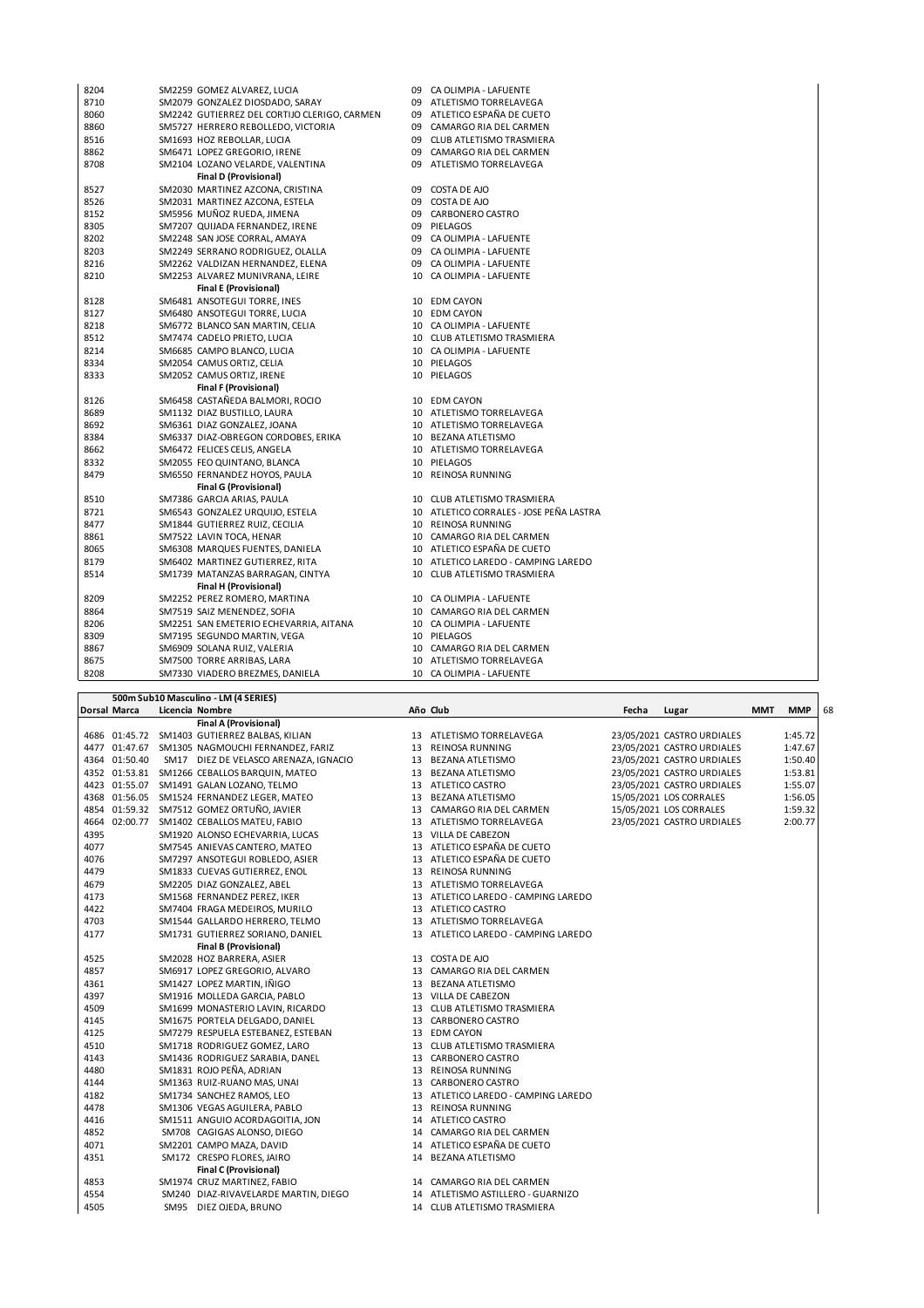| 4137 | SM1754 ESTRADA GUTIERREZ, MARCOS      | 14 CARBONERO CASTRO                 |
|------|---------------------------------------|-------------------------------------|
| 4070 | SM1673 FIGUERAS GOMEZ. LEO            | 14 ATLETICO ESPAÑA DE CUETO         |
| 4424 | SM2138 GALLARRETA MIQUELARENA, UNAX   | 14 ATLETICO CASTRO                  |
| 4425 | SM2143 GARCIA GOMEZ, IZAN             | 14 ATLETICO CASTRO                  |
| 4426 | SM1605 GARCIA GONZALEZ, ELIAS ALFREDO | 14 ATLETICO CASTRO                  |
| 4923 | SM2163 GARCIA MARTINEZ, NECO          | 14 ATLETICO POLANCO                 |
| 4675 | SM2005 GONZALEZ PALENCIA, MARCO       | 14 ATLETISMO TORRELAVEGA            |
| 4856 | SM469 GUARDADO HERNANDEZ, ALVARO      | 14 CAMARGO RIA DEL CARMEN           |
| 4403 | SM1904 GUTIERREZ URRACA, MARCO        | 14 VILLA DE CABEZON                 |
| 4428 | SM2141 HIERRO ZORNOZA, ALVARO         | 14 ATLETICO CASTRO                  |
| 4359 | SM1442 HIGUERA RIANCHO, YAGO          | 14 BEZANA ATLETISMO                 |
| 4281 | SM1864 IBAÑEZ BARCENA, MARCO          | 14 PIELAGOS                         |
| 4660 | SM2229 LELA, LUKA                     | 14 ATLETISMO TORRELAVEGA            |
|      | SM2293 MARTINEZ GARCIA, DANIEL        | 14 VILLA DE CABEZON                 |
|      | <b>Final D (Provisional)</b>          |                                     |
| 4400 | SM1910 MARTINEZ GOMEZ, MANUEL         | 14 VILLA DE CABEZON                 |
| 4922 | SM2165 MARTOS ALONSO, DIEGO           | 14 ATLETICO POLANCO                 |
| 4104 | SM199 NUÑEZ ALONSO, MARCOS            | 14 EDM CAYON                        |
| 4365 | SM1663 ONANDIA HERRAN, MARIO          | 14 BEZANA ATLETISMO                 |
| 4282 | SM2073 PACHO NOVOA, MARCO             | 14 PIELAGOS                         |
| 4285 | SM1890 QUERO VILLEGAS, JULIO ENRIQUE  | 14 PIELAGOS                         |
| 4432 | SM1502 RAMPEREZ FERNANDEZ, ERIC       | 14 ATLETICO CASTRO                  |
| 4701 | SM2000 RINA CUESTA, LUCA              | 14 ATLETISMO TORRELAVEGA            |
| 4753 | SM2041 RONDON IZQUIERDO, NEIZAN       | 14 ATLETICO MENICENSE               |
| 4859 | SM2128 RUIZ PARDO, MATEO              | 14 CAMARGO RIA DEL CARMEN           |
| 4074 | SM1312 SAIZ GUTIERREZ, ALEJANDRO      | 14 ATLETICO ESPAÑA DE CUETO         |
| 4372 | SM1387 SETIEN CASTILLO, MARIO         | 14 BEZANA ATLETISMO                 |
| 4362 | SM1397 SORDO BARQUIN, ADRIAN          | 14 BEZANA ATLETISMO                 |
| 4128 | SM2097 SUAREZ IZAGUIRRE, MARIO        | 14 EDM CAYON                        |
| 4184 | SM1736 VADILLO GONZALEZ, MARTIN       | 14 ATLETICO LAREDO - CAMPING LAREDO |
| 4257 | SM1887 ZAMACONA SAÑUDO, DAVID         | 14 CARCOBA - RIBAMONTAN AL MAR      |
| 4754 | SM2203 ZORRILLA VIVANCO, ADRIAN       | 14 ATLETICO MENICENSE               |

|      |              | 500m Sub10 Femenino - LM (3 SERIES)               |                                         |       |                            |            |            |    |
|------|--------------|---------------------------------------------------|-----------------------------------------|-------|----------------------------|------------|------------|----|
|      | Dorsal Marca | Licencia Nombre                                   | Año Club                                | Fecha | Lugar                      | <b>MMT</b> | <b>MMP</b> | 41 |
|      |              | Final A (Provisional)                             |                                         |       |                            |            |            |    |
|      |              | 5076 01:52.23 SM6857 ANSOTEGUI ROBLEDO, ESTEFANIA | 13 ATLETICO ESPAÑA DE CUETO             |       | 23/05/2021 CASTRO URDIALES |            | 1:52.23    |    |
|      |              | 5418 01:58.37 SM1483 HERNANDEZ BARBARA, IRAIA     | 13 ATLETICO CASTRO                      |       | 23/05/2021 CASTRO URDIALES |            | 1:58.37    |    |
|      |              | 5075 01:58.74 SM7556 GOMEZ BARCENA, LUCIA         | 13 ATLETICO ESPAÑA DE CUETO             |       | 23/05/2021 CASTRO URDIALES |            | 1:58.74    |    |
|      |              | 5507 02:13.92 SM7489 VALLEJO PALACIO, ELIA        | 13 CLUB ATLETISMO TRASMIERA             |       | 15/05/2021 LOS CORRALES    |            | 2:13.92    |    |
|      |              | 5142 02:36.54 SM7568 MORENO RODRIGUEZ, NELLY      | 13 CARBONERO CASTRO                     |       | 15/05/2021 LOS CORRALES    |            | 2:36.54    |    |
| 5119 |              | SM153 ABELLAN PINEDA, EMMA                        | 13 EDM CAYON                            |       |                            |            |            |    |
| 5395 |              | SM1919 ALONSO ECHEVARRIA, SARA                    | 13 VILLA DE CABEZON                     |       |                            |            |            |    |
| 5136 |              | SM1384 CASTILLO CARRASCO, ALEXANDRA               | 13 CARBONERO CASTRO                     |       |                            |            |            |    |
| 5851 |              | SM7105 DE LAS HERAS GARCIA, CARLOTA               | 13 CAMARGO RIA DEL CARMEN               |       |                            |            |            |    |
| 5691 |              | SM2019 FRECAUTAN POLEACOVA, VALERIA               | 13 ATLETISMO TORRELAVEGA                |       |                            |            |            |    |
| 5112 |              | SM1408 GARCIA SCHEILCH, MARINA                    | 13 EDM CAYON                            |       |                            |            |            |    |
| 5853 |              | SM2046 GUTIERREZ MEDIAVILLA, MARINA               | 13 CAMARGO RIA DEL CARMEN               |       |                            |            |            |    |
| 5509 |              | SM1229 LOPEZ SOLANA, ANGELA                       | 13 CLUB ATLETISMO TRASMIERA             |       |                            |            |            |    |
| 5510 |              | SM1692 MARTINEZ MORA, ENMA                        | 13 CLUB ATLETISMO TRASMIERA             |       |                            |            |            |    |
|      |              | <b>Final B (Provisional)</b>                      |                                         |       |                            |            |            |    |
| 5511 |              | SM1738 MATANZAS BARRAGAN, CORAL                   | 13 CLUB ATLETISMO TRASMIERA             |       |                            |            |            |    |
| 5422 |              | SM1481 OJEDA ALONSO, ELLA                         | 13 ATLETICO CASTRO                      |       |                            |            |            |    |
| 5116 |              | SM2103 ORTIZ BARCENA, LAYA                        | 13 EDM CAYON                            |       |                            |            |            |    |
| 5716 |              | SM2202 PEÑA FOMICHENKO, ANGELA                    | 13 ATLETICO CORRALES - JOSE PEÑA LASTRA |       |                            |            |            |    |
| 5425 |              | SM1478 PEREZ PENILLA, SOFIA                       | 13 ATLETICO CASTRO                      |       |                            |            |            |    |
| 5175 |              | SM1735 SANCHEZ RAMOS, EMMA                        | 13 ATLETICO LAREDO - CAMPING LAREDO     |       |                            |            |            |    |
| 5108 |              | SM2099 SUAREZ VIOTA, VALENTINA                    | 13 EDM CAYON                            |       |                            |            |            |    |
| 5114 |              | SM152 AGUEROS ROLDAN, VERA                        | 14 EDM CAYON                            |       |                            |            |            |    |
| 5135 |              | SM1758 AGUIRRE ORTIZ, VALERIA                     | 14 CARBONERO CASTRO                     |       |                            |            |            |    |
| 427  |              | SM1137 BERMEJO BOTERO, LAURA                      | 14 ATLETICO CASTRO                      |       |                            |            |            |    |
| 5687 |              | SM2206 CARRAL MORAN, VEGA                         | 14 ATLETISMO TORRELAVEGA                |       |                            |            |            |    |
| 5692 |              | SM2220 CEBALLOS HEVIA, ALEJANDRA                  | 14 ATLETISMO TORRELAVEGA                |       |                            |            |            |    |
| 5118 |              | SM164 COCIÑA PRADO, IRIA                          | 14 EDM CAYON                            |       |                            |            |            |    |
| 5690 |              | SM1998 GARCIA DIEZ, VERA                          | 14 ATLETISMO TORRELAVEGA                |       |                            |            |            |    |
|      |              | <b>Final C (Provisional)</b>                      |                                         |       |                            |            |            |    |
| 5113 |              | SM1580 GARCIA FERNANDEZ, AINOA                    | 14 EDM CAYON                            |       |                            |            |            |    |
| 5137 |              | SM1757 GONZALEZ SARABIA, ANGELA                   | 14 CARBONERO CASTRO                     |       |                            |            |            |    |
| 5361 |              | SM1329 HERRERA CACENAVE, DANIELA                  | 14 BEZANA ATLETISMO                     |       |                            |            |            |    |
| 5138 |              | SM1755 MACIAS GONZALEZ, MARIA                     | 14 CARBONERO CASTRO                     |       |                            |            |            |    |
| 5420 |              | SM2139 MARTINEZ BARAJAS, OIHANE                   | 14 ATLETICO CASTRO                      |       |                            |            |            |    |
| 5141 |              | SM1908 MORENO HOTEA, HAIZEA                       | 14 CARBONERO CASTRO                     |       |                            |            |            |    |
| 5070 |              | SM1251 PASCUAL RUIZ, CRISTINA                     | 14 ATLETICO ESPAÑA DE CUETO             |       |                            |            |            |    |
| 5855 |              | SM782 PEREZ GACIA, JULIETA                        | 14 CAMARGO RIA DEL CARMEN               |       |                            |            |            |    |
| 5287 |              | SM1867 QUINDOS PELAYO, LUCIA                      | 14 PIELAGOS                             |       |                            |            |            |    |
| 5295 |              | SM1899 REYERO MARTIN, CANDELA                     | 14 PIELAGOS                             |       |                            |            |            |    |
| 5859 |              | SM780 SAN SEGUNDO GARCIA, LAURA                   | 14 CAMARGO RIA DEL CARMEN               |       |                            |            |            |    |
| 5117 |              | SM158 TAZON FERNANDEZ, JIMENA                     | 14 EDM CAYON                            |       |                            |            |            |    |
| 5363 |              | SM1392 VEGA CASTILLO, LUNA                        | 14 BEZANA ATLETISMO                     |       |                            |            |            |    |

|                     |               | 1.000m Sub14 Masculino - Control       |    |                             |       |                         |            |                 |    |
|---------------------|---------------|----------------------------------------|----|-----------------------------|-------|-------------------------|------------|-----------------|----|
| <b>Dorsal Marca</b> |               | Licencia Nombre                        |    | Año Club                    | Fecha | Lugar                   | <b>MMT</b> | <b>MMP</b>      | 13 |
|                     | 8200 03:14.07 | SM6718 LOPEZ ARJONA, DANIEL THERA      |    | 10 CA OLIMPIA - LAFUENTE    |       | 15/05/2021 LOS CORRALES |            | 3:14.07         |    |
|                     | 8091 03:23.25 | S163 BARCENA MORENO, DIEGO             |    | 09 ATLETICO ESPAÑA DE CUETO |       | 24/04/2021 SANTANDER    |            | 3:20.59         |    |
|                     | 8358 03:23.78 | SM5755 FERNANDEZ ALONSO, DANIEL        |    | 09 BEZANA ATLETISMO         |       | 24/04/2021 SANTANDER    |            | 3:23.78         |    |
|                     | 8355 03:25.45 | SM1269 CAMPA GUTIERREZ, ARTURO         |    | 09 BEZANA ATLETISMO         |       | 24/04/2021 SANTANDER    |            | 3:25.45         |    |
| 8664 FCA            |               | SM5901 GOMEZ NUÑEZ, IKER               |    | 09 ATLETISMO TORRELAVEGA    |       |                         |            | 3:30.47         |    |
|                     | 8212 03:35.43 | SM7337 SAIZ LACALLE, JORGE             |    | 10 CA OLIMPIA - LAFUENTE    |       | 30/05/2021 SANTANDER    |            | 3:35.43         |    |
| 8395 FCA            |               | SM7079 GOMEZ FERNANDEZ, ALVARO SERVULO |    | 09 VILLA DE CABEZON         |       |                         |            | 3:41.05         |    |
|                     | 8695 03:44.76 | SM6451 GUTIERREZ BALBAS, GAEL          |    | 10 ATLETISMO TORRELAVEGA    |       | 26/02/2022 SANTANDER    |            | 3:44.76 3:44.76 |    |
| 8399 FCA            |               | SM5893 RIOS HERRERO, MARIO             | 09 | VILLA DE CABEZON            |       |                         |            | 3:48.17         |    |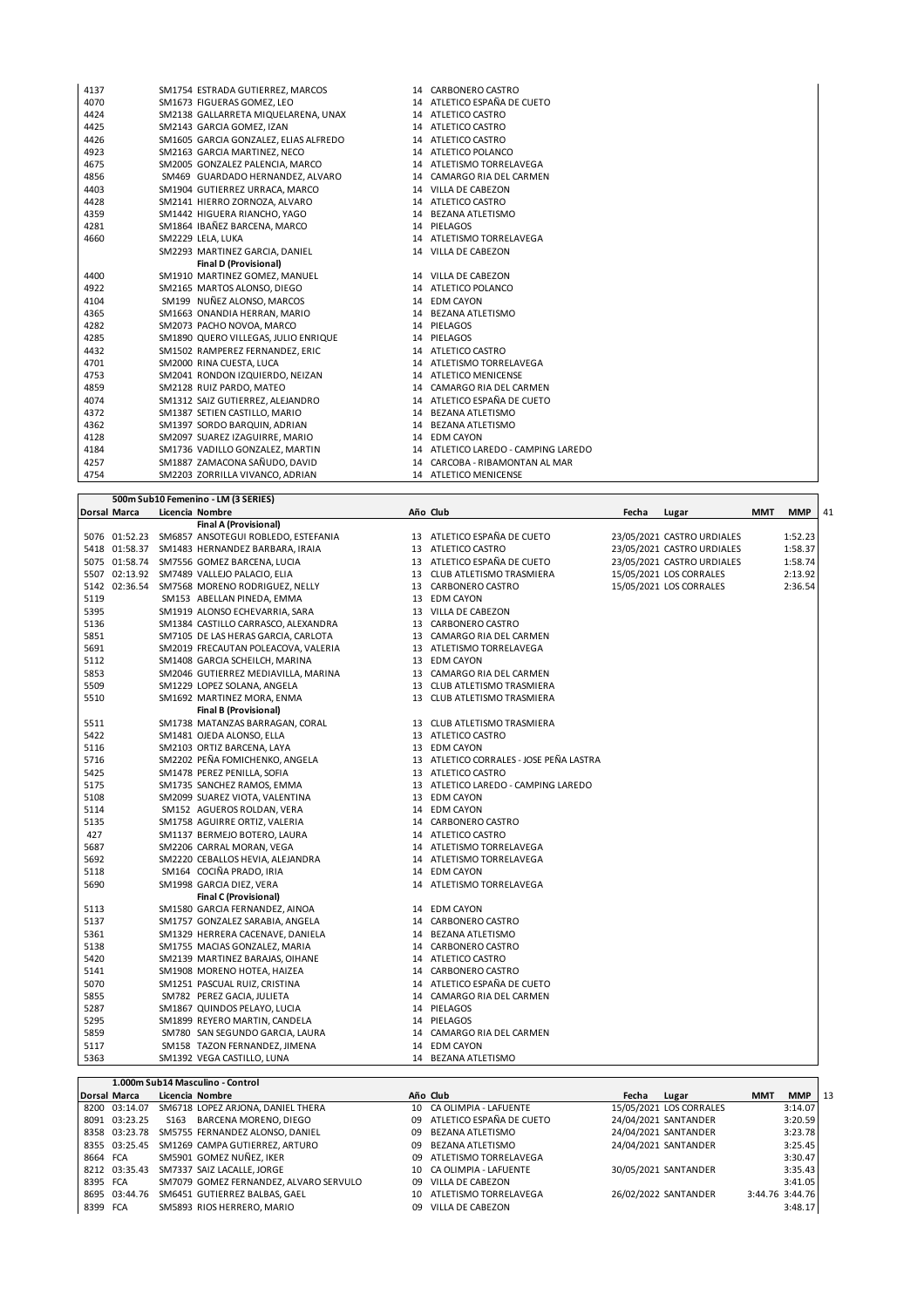|          | 8400 03:50.41 SM7334 FRANCO MAESTEGUI, BRUNO | 10 VILLA DE CABEZON | 26/02/2022 SANTANDER | 3:50.41 3:50.41 |         |
|----------|----------------------------------------------|---------------------|----------------------|-----------------|---------|
| 8364 FCA | SM7537 DIEZ DE VELASCO ARENAZA. LUCAS        | 10 BEZANA ATLETISMO |                      |                 | 3:55.95 |
| 8361     | SM1331 LEDESMA ESUN. GONZALO                 | 09 BEZANA ATLETISMO |                      |                 |         |
| 8363     | SM1344 VIAENE OCEJO. NICOLAS                 | 10 BEZANA ATLETISMO |                      |                 |         |

|          |                     | 1.000m Sub14 Femenino - Control (DOS SERIES) |    |                                     |       |                         |            |                 |    |
|----------|---------------------|----------------------------------------------|----|-------------------------------------|-------|-------------------------|------------|-----------------|----|
|          | <b>Dorsal Marca</b> | Licencia Nombre                              |    | Año Club                            | Fecha | Lugar                   | <b>MMT</b> | <b>MMP</b>      | 28 |
|          |                     | <b>Final A (Provisional)</b>                 |    |                                     |       |                         |            |                 |    |
|          | 8531 03:17.76       | SM6885 ARGOITIA IGUAL, ADRIANA               | 09 | COSTA DE AJO                        |       | 24/04/2021 SANTANDER    |            | 3:23.24 3:17.76 |    |
|          | 8387 03:24.69       | SM6328 ALVARO ALVAREZ, SOFIA                 | 10 | <b>BEZANA ATLETISMO</b>             |       | 30/05/2021 SANTANDER    |            | 3:24.69         |    |
| 8854 FCA |                     | SM5719 CADAVIECO DULANTO, MIRANDA            | 09 | CAMARGO RIA DEL CARMEN              |       |                         |            | 3:29.79         |    |
|          |                     | 8392 03:31.35 SM5845 FUENTES POLANCO, MARINA | 09 | <b>BEZANA ATLETISMO</b>             |       | 09/10/2021 SANTANDER    |            | 3:37.19 3:31.35 |    |
|          |                     | 8219 03:34.66 SM6684 MORENO BLANCO, CARMEN   | 10 | CA OLIMPIA - LAFUENTE               |       | 15/05/2021 LOS CORRALES |            | 3:38.36 3:34.66 |    |
|          | 8071 03:38.33       | SM6744 MELGAREJO ORTIZ, SARA                 | 09 | ATLETICO ESPAÑA DE CUETO            |       | 21/07/2021 SANTANDER    |            | 3:38.33         |    |
|          | 8391 03:39.25       | SM16 VALLINA FLORES, IRIS                    | 09 | <b>BEZANA ATLETISMO</b>             |       | 26/02/2022 SANTANDER    |            | 3:39.25 3:39.25 |    |
|          | 8378 03:39.87       | SM6330 FUENTES POLANCO, VALERIA              | 10 | <b>BEZANA ATLETISMO</b>             |       | 30/05/2021 SANTANDER    |            | 3:39.97 3:39.87 |    |
|          | 8064 03:40.32       | SM7464 PASCUAL RUIZ, SARA                    | 10 | ATLETICO ESPAÑA DE CUETO            |       | 26/02/2022 SANTANDER    |            | 3:40.32 3:40.32 |    |
|          | 8529 03:42.00       | SM6924 LLAMA LAVIN, MARTA                    | 09 | COSTA DE AJO                        |       | 24/04/2021 SANTANDER    |            | 3:42.00         |    |
| 8304 FCA |                     | SM7204 EXPOSITO CASTRO, CECILIA              | 09 | PIELAGOS                            |       |                         |            | 3:43.19         |    |
|          | 8137 03:46.25       | SM7417 ARIAS SANZ, IRENE                     | 09 | CARBONERO CASTRO                    |       | 24/04/2021 SANTANDER    |            | 3:49.59 3:46.25 |    |
| 8383 FCA |                     | SM6329 ARCE CAVERO, LAURA                    | 10 | <b>BEZANA ATLETISMO</b>             |       |                         |            | 3:49.22         |    |
|          | 8386 03:52.34       | SM7444 PEREZ GOMEZ, DANIELA                  | 10 | <b>BEZANA ATLETISMO</b>             |       | 26/02/2022 SANTANDER    |            | 3:52.34 3:52.34 |    |
|          |                     | <b>Final B (Provisional)</b>                 |    |                                     |       |                         |            |                 |    |
| 8855 FCA |                     | SM6433 COTERA RODRIGUEZ, CANDELA             |    | 10 CAMARGO RIA DEL CARMEN           |       |                         |            | 4:07.57         |    |
| 8066 FCA |                     | SM6302 CANTERO REIGADAS, LETICIA             | 10 | ATLETICO ESPAÑA DE CUETO            |       |                         |            | 4:12.78         |    |
|          | 8331 04:19.64       | SM495 GOMEZ SAINZ EZQUERRA, LAURA            | 09 | PIELAGOS                            |       | 26/02/2022 SANTANDER    |            | 4:19.64 4:19.64 |    |
|          | 8034 04:41.57       | SM6452 RUIZ LOPEZ, AMAIA                     | 10 | BM ATLETICO COLINDRES               |       | 30/05/2021 SANTANDER    |            | 4:41.57         |    |
| 8174     |                     | SM7154 DE LA TORRE BUSTILLO, LUCIA           | 10 | ATLETICO LAREDO - CAMPING LAREDO    |       |                         |            |                 |    |
| 8377     |                     | SM1349 FERNANDEZ ELICES, ANA                 | 09 | <b>BEZANA ATLETISMO</b>             |       |                         |            |                 |    |
| 8513     |                     | SM1232 GARCIA GUTIERREZ. CAROLINA            | 10 | CLUB ATLETISMO TRASMIERA            |       |                         |            |                 |    |
| 8706     |                     | SM2006 GOMEZ GARCIA, YANIRE                  | 10 | ATLETISMO TORRELAVEGA               |       |                         |            |                 |    |
| 8062     |                     | SM1244 GONZALEZ ESTEBAN, PAOLA               |    | 10 ATLETICO ESPAÑA DE CUETO         |       |                         |            |                 |    |
| 8061     |                     | SM1641 LABAT FERNANDEZ, ANA                  |    | 10 ATLETICO ESPAÑA DE CUETO         |       |                         |            |                 |    |
| 8329     |                     | SM2068 MAYORDOMO LOPEZ, NOA                  | 10 | PIELAGOS                            |       |                         |            |                 |    |
| 8508     |                     | SM1235 PALAZUELOS GARCIA, IRENE              | 10 | CLUB ATLETISMO TRASMIERA            |       |                         |            |                 |    |
| 8205     |                     | SM2250 RIOS QUINTANAL, JULIETA               |    | CA OLIMPIA - LAFUENTE               |       |                         |            |                 |    |
| 8181     |                     | SM1872 ZORRILLA DIZ, AITANA                  |    | 10 ATLETICO LAREDO - CAMPING LAREDO |       |                         |            |                 |    |

|           |                     | Peso Sub12 Masculino (2kg) - LM     |    |                             |       |                            |            |            |    |
|-----------|---------------------|-------------------------------------|----|-----------------------------|-------|----------------------------|------------|------------|----|
|           | <b>Dorsal Marca</b> | Licencia Nombre                     |    | Año Club                    | Fecha | Lugar                      | <b>MMT</b> | <b>MMP</b> | 33 |
| 6135 7,16 |                     | SM6837 ALBO ATECA, OLIVER           |    | 11 CARBONERO CASTRO         |       | 30/10/2021 SANTANDER       |            | 7.16       |    |
| 6853 6,48 |                     | SM7106 FERNANDEZ HERRERA, NICOLAS   |    | 11 CAMARGO RIA DEL CARMEN   |       | 23/05/2021 CASTRO URDIALES |            | 6.48       |    |
| 6507 6,24 |                     | SM7085 GARCIA CABIECES, MIGUEL      |    | 11 CLUB ATLETISMO TRASMIERA |       | 23/05/2021 CASTRO URDIALES |            | 6.24       |    |
| 6862 6,07 |                     | SM7104 TRICIO MARTIN, MATEO         |    | 12 CAMARGO RIA DEL CARMEN   |       | 30/10/2021 SANTANDER       |            | 6.07       |    |
| 6700 5,42 |                     | SM1602 FERNANDEZ BELMONTE, MARCOS   |    | 12 ATLETISMO TORRELAVEGA    |       | 30/05/2021 SANTANDER       |            | 5.42       |    |
| 6680 FCA  |                     | SM7278 DA SILVA PORRAS, IAGO        |    | 11 ATLETISMO TORRELAVEGA    |       |                            |            | 4.15       |    |
| 6138 3,97 |                     | SM6826 GONZALEZ CALVO, JORGE        |    | 11 CARBONERO CASTRO         |       | 23/05/2021 CASTRO URDIALES |            | 3.97       |    |
| 6418 FCA  |                     | SM6989 GONZALEZ CARBALLIDO, ALEX    |    | 11 ATLETICO CASTRO          |       |                            |            | 3.96       |    |
| 6397      |                     | SM229 ABASCAL RODRIGUEZ, MARTIN     |    | 12 VILLA DE CABEZON         |       |                            |            |            |    |
| 6852      |                     | SM1983 ARIAS CAMUS, MARIO           |    | 12 CAMARGO RIA DEL CARMEN   |       |                            |            |            |    |
| 6145      |                     | SM2292 BOHOLEI, VLADISLAV           |    | 11 CARBONERO CASTRO         |       |                            |            |            |    |
| 6202      |                     | SM2282 CABALLERO FERNANDEZ, BELTRAN |    | 12 CA OLIMPIA - LAFUENTE    |       |                            |            |            |    |
| 6200      |                     | SM1186 DE LA FUENTE HOZ, RAMON      |    | 12 CA OLIMPIA - LAFUENTE    |       |                            |            |            |    |
| 6203      |                     | SM2283 ESPIÑA FERNANDEZ, ALONSO     |    | 12 CA OLIMPIA - LAFUENTE    |       |                            |            |            |    |
| 6277      |                     | SM25 FERNANDEZ LAVIN, LUCAS         |    | 11 PIELAGOS                 |       |                            |            |            |    |
| 6676      |                     | SM1556 GOMEZ GOMEZ, GABRIEL         |    | 12 ATLETISMO TORRELAVEGA    |       |                            |            |            |    |
| 6115      |                     | SM2087 GUTIERREZ GOMEZ, MARIO       |    | 11 EDM CAYON                |       |                            |            |            |    |
| 6118      |                     | SM99 GUTIERREZ MARTINEZ, JORGE      |    | 12 EDM CAYON                |       |                            |            |            |    |
| 6419      |                     | SM1635 HARALAMBIE, CRISTIAN         |    | 11 ATLETICO CASTRO          |       |                            |            |            |    |
| 6662      |                     | SM2002 HERRERA ALONSO, DARIO        |    | 11 ATLETISMO TORRELAVEGA    |       |                            |            |            |    |
| 6422      |                     | SM1937 LOPEZ GONZALEZ, ARITZ        |    | 12 ATLETICO CASTRO          |       |                            |            |            |    |
| 6475      |                     | SM1834 LOPEZ RUIZ, RODRIGO          |    | 12 REINOSA RUNNING          |       |                            |            |            |    |
| 6478      |                     | SM1304 MARTINEZ JORRIN, MATEO       | 12 | <b>REINOSA RUNNING</b>      |       |                            |            |            |    |
| 6312      |                     | SM1922 MORA MURIEL, ALEIX           |    | 11 PIELAGOS                 |       |                            |            |            |    |
| 6274      |                     | SM7176 ORALLO GOMEZ, MATEO          |    | 11 PIELAGOS                 |       |                            |            |            |    |
| 6109      |                     | SM7275 ORIA GOMEZ, MARCOS           |    | 12 EDM CAYON                |       |                            |            |            |    |
| 6113      |                     | SM1407 PACHO AROBES, MARIO          |    | 12 EDM CAYON                |       |                            |            |            |    |
| 6400      |                     | SM1905 PEREZ POSADA, GONZALO        |    | 12 VILLA DE CABEZON         |       |                            |            |            |    |
| 6060      |                     | SM2271 POSTIGO TORRE, NICOLAS       |    | 12 ATLETICO ESPAÑA DE CUETO |       |                            |            |            |    |
| 6141      |                     | SM1785 RAMILA PEREZ, ERIK           |    | 12 CARBONERO CASTRO         |       |                            |            |            |    |
| 6480      |                     | SM1837 RUIZ BARCENA, ALEX           |    | 12 REINOSA RUNNING          |       |                            |            |            |    |
| 6424      |                     | SM1469 SARBOUT ATIF, RAYAN          |    | 11 ATLETICO CASTRO          |       |                            |            |            |    |
| 6143      |                     | SM2270 SUAREZ PINEDA, MATIAS        |    | 11 CARBONERO CASTRO         |       |                            |            |            |    |

|                     | Peso Sub12 Femenino (2kg) - LM     |    |                             |       |                            |            |            |    |
|---------------------|------------------------------------|----|-----------------------------|-------|----------------------------|------------|------------|----|
| <b>Dorsal Marca</b> | Licencia Nombre                    |    | Año Club                    | Fecha | Lugar                      | <b>MMT</b> | <b>MMP</b> | 30 |
| 7509 6,18           | SM7480 PONCELA BOLADO, CLARA       |    | 11 CLUB ATLETISMO TRASMIERA |       | 23/05/2021 CASTRO URDIALES |            | 6.18       |    |
| 7652 5.73           | SM6998 VERDEJA GONZALEZ, SANDRA    |    | 11 ATLETISMO TORRELAVEGA    |       | 15/05/2021 LOS CORRALES    |            | 5.73       |    |
| 7857 5,59           | SM7553 GONZALEZ PELAEZ, SAMANTHA   |    | 11 CAMARGO RIA DEL CARMEN   |       | 15/05/2021 LOS CORRALES    |            | 5.59       |    |
| 7090 5,06           | SM6865 GONZALEZ OSUNA, AMAIA       |    | 11 ATLETICO ESPAÑA DE CUETO |       | 30/10/2021 SANTANDER       |            | 5.06       |    |
| 7921 4.66           | SM7576 TRESGALLO DE LA TORRE. LOLA |    | 12 ATLETICO POLANCO         |       | 30/10/2021 SANTANDER       |            | 4.66       |    |
| 7200 4.64           | SM1199 CABAÑEROS BAO, MARINA       |    | 12 CA OLIMPIA - LAFUENTE    |       | 30/10/2021 SANTANDER       |            | 4.64       |    |
| 7922 4,50           | SM15 IZQUIERDO PEREZ, ROMINA       |    | 12 ATLETICO POLANCO         |       | 30/05/2021 SANTANDER       |            | 4.50       |    |
| 7141 4,21           | SM1438 PASCUAL SANZO, IRENE        |    | 12 CARBONERO CASTRO         |       | 30/10/2021 SANTANDER       |            | 4.21       |    |
| 7505 4,17           | SM1227 CARRAL CASTILLO, INES       |    | 12 CLUB ATLETISMO TRASMIERA |       | 30/05/2021 SANTANDER       |            | 4.17       |    |
| 7144 3,92           | SM1547 VIRRUSO FLORES, GABRIELA    |    | 11 CARBONERO CASTRO         |       | 23/05/2021 CASTRO URDIALES |            | 3.92       |    |
| 7418 FCA            | SM7001 ESCALANTE VELAR, MARTINA    |    | 11 ATLETICO CASTRO          |       |                            |            | 3.87       |    |
| 7862 FCA            | SM6901 MORAN PEDROSA, PAULA        |    | 11 CAMARGO RIA DEL CARMEN   |       |                            |            | 3.64       |    |
| 7864 FCA            | SM7146 RODRIGUEZ ALBAREDA, ELIA    |    | 11 CAMARGO RIA DEL CARMEN   |       |                            |            | 3.64       |    |
| 7136 3,26           | SM1362 CHANA PRIETO, MARTA         | 12 | CARBONERO CASTRO            |       | 30/05/2021 SANTANDER       |            | 3.26       |    |
| 7396 FCA            | SM359 VILLEGAS ESCUDERO, GABRIELA  |    | 11 VILLA DE CABEZON         |       |                            |            | 2.66       |    |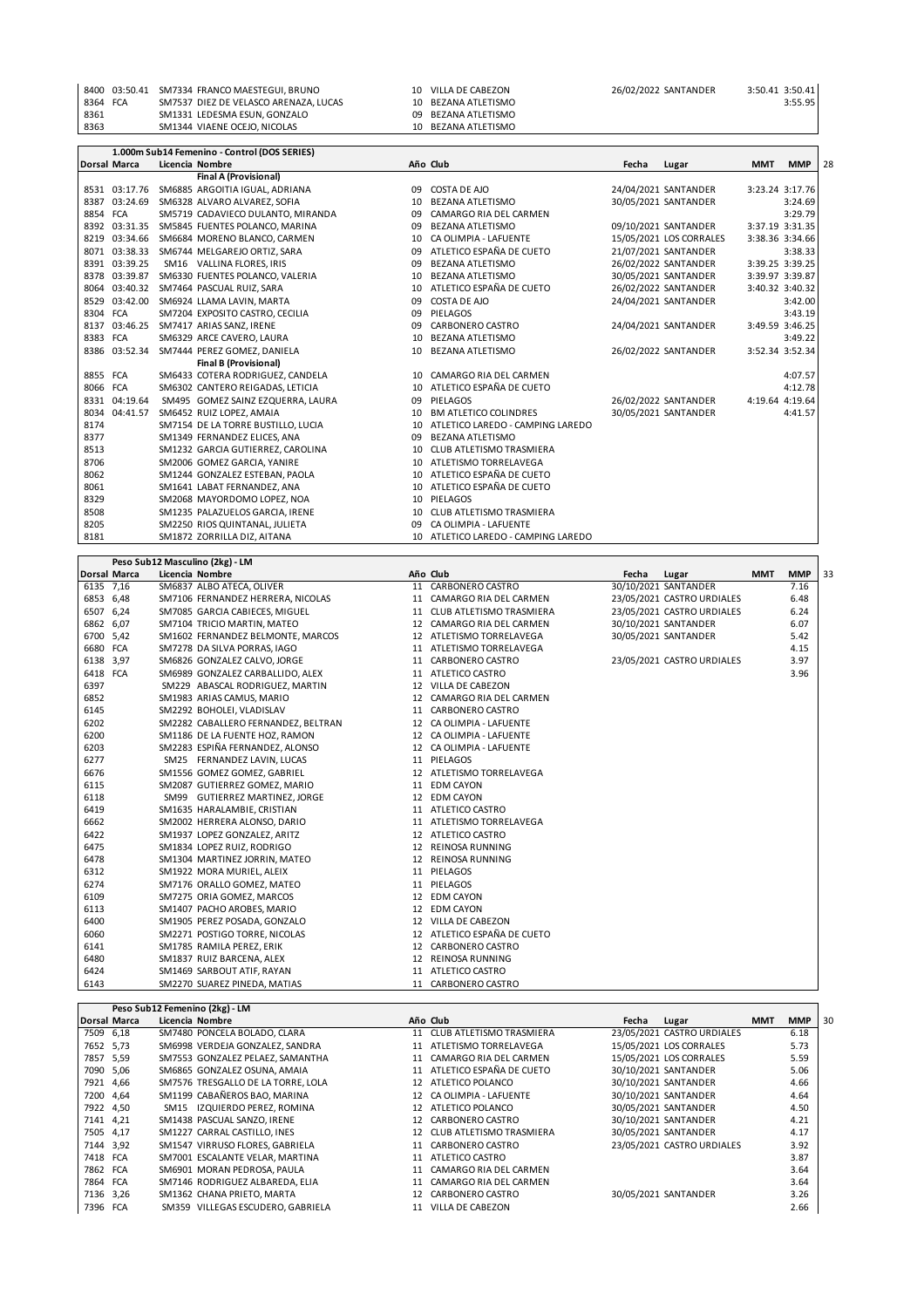| 7427 | SM6982 HURTADO SANCHEZ DE GARCISANCHEZ, TERESA | 12 ATLETICO CASTRO                | 2.13 |
|------|------------------------------------------------|-----------------------------------|------|
| 7135 | SM1787 ALCON LOPEZ, LUCIA                      | 11 CARBONERO CASTRO               |      |
| 7677 | SM1573 CARMONA VEGA, LEYRE                     | 11 ATLETISMO TORRELAVEGA          |      |
| 7551 | SM1807 DE LA HOZ RODRIGUEZ. PAOLA              | 12 ATLETISMO ASTILLERO - GUARNIZO |      |
| 7357 | SM1765 DEL VALLE ROBLEDO. CLOE                 | 12 BEZANA ATLETISMO               |      |
| 7201 | SM2243 DIEGO GUILLEN, CARLA                    | 11 CA OLIMPIA - LAFUENTE          |      |
| 7419 | SM7003 FERRINI MARTINEZ, DAFNE                 | 11 ATLETICO CASTRO                |      |
| 7424 | SM73 GARCIA CUESTA, NATALIA                    | 11 ATLETICO CASTRO                |      |
| 7477 | SM1841 GONZALEZ CEBALLOS, CAYETANA             | 12 REINOSA RUNNING                |      |
| 7476 | SM1825 GONZALEZ CEBALLOS, DIANA                | 12 REINOSA RUNNING                |      |
| 7428 | SM1464 JIMENEZ DOMAICA, DANIELA                | 11 ATLETICO CASTRO                |      |
| 7430 | SM1463 PEREZ CANTIZ, AITANA                    | 11 ATLETICO CASTRO                |      |
| 7924 | SM2168 SANCHEZ SANCHEZ, ELENA                  | 11 ATLETICO POLANCO               |      |
| 7480 | SM1822 TORICES NESTAR, CARMEN                  | 12 REINOSA RUNNING                |      |
| 7870 | SM6935 VIOTA GUTIERREZ, SARA                   | 12 CAMARGO RIA DEL CARMEN         |      |

**Jabalina Sub12 Masculino (400g) - LM**

|           |              | Jabailla Subiz Masculillo (400g) - Livi |                                         |       |                         |            |            |    |
|-----------|--------------|-----------------------------------------|-----------------------------------------|-------|-------------------------|------------|------------|----|
|           | Dorsal Marca | Licencia Nombre                         | Año Club                                | Fecha | Lugar                   | <b>MMT</b> | <b>MMP</b> | 32 |
|           | 6860 18,38   | SM6903 RAMON TEJO, BRUNO                | 11 CAMARGO RIA DEL CARMEN               |       | 30/05/2021 SANTANDER    |            | 18.38      |    |
|           | 6356 11,27   | SM1434 VALDES SECADAS, HUGO             | 11 BEZANA ATLETISMO                     |       | 15/05/2021 LOS CORRALES |            | 11.27      |    |
|           | 6856 10,44   | SM6897 FRIAS CASTILLO, HUGO             | 11 CAMARGO RIA DEL CARMEN               |       | 15/05/2021 LOS CORRALES |            | 10.44      |    |
|           | 6144 10,42   | SM6833 COSIO GUTIERREZ, FIDEL           | 11 CARBONERO CASTRO                     |       | 30/05/2021 SANTANDER    |            | 10.42      |    |
| 6068 4,05 |              | SM6858 VALDEOLMILLOS ROMERO, DANIEL     | 11 ATLETICO ESPAÑA DE CUETO             |       | 30/05/2021 SANTANDER    |            | 4.05       |    |
| 6656      |              | SM7501 ABRIL DE LA FUENTE, ALEJO        | 11 ATLETISMO TORRELAVEGA                |       |                         |            |            |    |
| 6137      |              | SM7465 ARIAS SANZ, MARCOS               | 12 CARBONERO CASTRO                     |       |                         |            |            |    |
| 6690      |              | SM7064 BERODAS SACRISTAN, ANGEL         | 11 ATLETISMO TORRELAVEGA                |       |                         |            |            |    |
| 6136      |              | SM1582 BLANCO IBAÑEZ, ALEJANDRO         | 12 CARBONERO CASTRO                     |       |                         |            |            |    |
| 6357      |              | SM142 CAMPA GUTIERREZ, ADRIAN           | 12 BEZANA ATLETISMO                     |       |                         |            |            |    |
| 6365      |              | SM1189 CAMUS PRIETO, NICOLAS            | 11 BEZANA ATLETISMO                     |       |                         |            |            |    |
| 6066      |              | SM1716 CASTILLO GUTIERREZ, MARIO        | 11 ATLETICO ESPAÑA DE CUETO             |       |                         |            |            |    |
| 6416      |              | SM1474 CHIS, MIGUEL CRISTINEL           | 11 ATLETICO CASTRO                      |       |                         |            |            |    |
| 6922      |              | SM2268 COBO MANTECON, JUAN              | 11 ATLETICO POLANCO                     |       |                         |            |            |    |
| 6204      |              | SM1171 DELGADO LANZA, HECTOR            | 11 CA OLIMPIA - LAFUENTE                |       |                         |            |            |    |
| 6359      |              | SM6807 DIAZ ALVAREZ, DANIEL             | 11 BEZANA ATLETISMO                     |       |                         |            |            |    |
| 6417      |              | SM6988 DIAZ-ROMERAL MERINO, JON         | 11 ATLETICO CASTRO                      |       |                         |            |            |    |
| 6715      |              | SM7094 FERNANDEZ GONZALEZ, MIGUEL       | 11 ATLETICO CORRALES - JOSE PEÑA LASTRA |       |                         |            |            |    |
| 6854      |              | SM1988 FERNANDEZ IBARRA, OLIVER         | 12 CAMARGO RIA DEL CARMEN               |       |                         |            |            |    |
| 6717      |              | SM7093 FERNANDEZ QUEVEDO, MARCO         | 11 ATLETICO CORRALES - JOSE PEÑA LASTRA |       |                         |            |            |    |
| 6668      |              | SM1557 GARCIA BARBOSA, KEVIN ANTONIO    | 11 ATLETISMO TORRELAVEGA                |       |                         |            |            |    |
| 6921      |              | SM7577 GARCIA SANTAMARIA, GONZALO       | 12 ATLETICO POLANCO                     |       |                         |            |            |    |
| 6920      |              | SM3 GONZALEZ BERASATEGUI, ALEX          | 11 ATLETICO POLANCO                     |       |                         |            |            |    |
| 6201      |              | SM7295 GONZALEZ OSLE, ALFREDO           | 11 CA OLIMPIA - LAFUENTE                |       |                         |            |            |    |
| 6140      |              | SM1361 IBAÑEZ MAÑANES, AIERT            | 12 CARBONERO CASTRO                     |       |                         |            |            |    |
| 6420      |              | SM6970 LOPEZ BELLON, JORGE              | 12 ATLETICO CASTRO                      |       |                         |            |            |    |
| 6421      |              | SM51 LOPEZ BORRERO, DANEL               | 12 ATLETICO CASTRO                      |       |                         |            |            |    |
| 6395      |              | SM7086 MARCOS GOMEZ, SERGIO             | 11 VILLA DE CABEZON                     |       |                         |            |            |    |
| 6089      |              | SM1674 MIERA AIRAS, JUAN                | 11 ATLETICO ESPAÑA DE CUETO             |       |                         |            |            |    |
| 6423      |              | SM6972 PEÑA DIEZ, IBAI                  | 12 ATLETICO CASTRO                      |       |                         |            |            |    |
| 6142      |              | SM1788 TRUJILLO TORRES, ERIK            | 11 CARBONERO CASTRO                     |       |                         |            |            |    |
| 6511      |              | SM6781 VALDES ABASCAL, CELESTINO        | 11 CLUB ATLETISMO TRASMIERA             |       |                         |            |            |    |

|      |                     | Pelota Sub14 Femenino (250g) - Control |                             |       |                         |            |            |    |
|------|---------------------|----------------------------------------|-----------------------------|-------|-------------------------|------------|------------|----|
|      | <b>Dorsal Marca</b> | Licencia Nombre                        | Año Club                    | Fecha | Lugar                   | MMT        | <b>MMP</b> | 1  |
| 8122 |                     | SM2088 HERERERO MOLINO, EYLO           | 09 EDM CAYON                |       |                         |            |            |    |
|      |                     | Pelota Sub12 Femenino (250g) - LM      |                             |       |                         |            |            |    |
|      | <b>Dorsal Marca</b> | Licencia Nombre                        | Año Club                    | Fecha | Lugar                   | <b>MMT</b> | <b>MMP</b> | 61 |
|      | 7856 17,78          | SM6898 GOMEZ SOLORZANO, MARTINA        | 11 CAMARGO RIA DEL CARMEN   |       | 15/05/2021 LOS CORRALES |            | 17.78      |    |
|      | 7698 17,38          | SM1600 RODRIGUEZ ECHAZU, LAIA          | 11 ATLETISMO TORRELAVEGA    |       | 15/05/2021 LOS CORRALES |            | 17.38      |    |
|      | 7920 16,26          | SM7412 FERNANDEZ RUIZ, IRENE           | 11 ATLETICO POLANCO         |       | 30/05/2021 SANTANDER    |            | 16.26      |    |
| 7415 |                     | SM1936 ACERO MARTIN, LUCIA             | 11 ATLETICO CASTRO          |       |                         |            |            |    |
| 7510 |                     | SM7471 ALVAREZ RUBIO, INES             | 11 CLUB ATLETISMO TRASMIERA |       |                         |            |            |    |
| 7124 |                     | SM1424 ANSORENA MARTINEZ, SHAELIA      | 11 EDM CAYON                |       |                         |            |            |    |
| 7114 |                     | SM7288 ARANDA FERNANDEZ, ALIA          | 12 EDM CAYON                |       |                         |            |            |    |
| 7278 |                     | SM7144 ARROYO LASTRA, NOA              | 12 PIELAGOS                 |       |                         |            |            |    |
| 7699 |                     | SM1999 BOLADO GUTIERREZ, MARIA         | 11 ATLETISMO TORRELAVEGA    |       |                         |            |            |    |
| 7853 |                     | SM1985 CAMPO GALLARDO, ARIADNA         | 12 CAMARGO RIA DEL CARMEN   |       |                         |            |            |    |
| 7674 |                     | SM443 CANTARERO BARREDA, MARINA        | 12 ATLETISMO TORRELAVEGA    |       |                         |            |            |    |
| 7854 |                     | SM1986 CARREGAL GARCIA, MARIA          | 12 CAMARGO RIA DEL CARMEN   |       |                         |            |            |    |
| 7511 |                     | SM1717 CRUZ FERNANDEZ, NURIA           | 11 CLUB ATLETISMO TRASMIERA |       |                         |            |            |    |
| 7925 |                     | SM2164 CUBERO NEIRA, CARLA             | 12 ATLETICO POLANCO         |       |                         |            |            |    |
| 7148 |                     | SM2281 DIEGO MOVELLAN, LUCIA           | 11 CARBONERO CASTRO         |       |                         |            |            |    |
| 7654 |                     | SM2286 DUPONT INCERA, ELISA            | 11 ATLETISMO TORRELAVEGA    |       |                         |            |            |    |
| 7417 |                     | SM2012 DURAN REBATE, EIDER             | 11 ATLETICO CASTRO          |       |                         |            |            |    |
| 7147 |                     | SM2210 ELMOUSSAOLUI LAHMADNA, YASMIN   | 12 CARBONERO CASTRO         |       |                         |            |            |    |
| 7123 |                     | SM2091 ESCALADA TORIBIO, CRISTINA      | 11 EDM CAYON                |       |                         |            |            |    |
| 7137 |                     | SM1439 ESTRADA GUTIERREZ, MARIA CRUZ   | 12 CARBONERO CASTRO         |       |                         |            |            |    |
| 7072 |                     | SM1730 FERNANDEZ MORANTE, ALBA         | 11 ATLETICO ESPAÑA DE CUETO |       |                         |            |            |    |
| 7421 |                     | SM1939 GAINZA EGIDO, JUNE              | 12 ATLETICO CASTRO          |       |                         |            |            |    |
| 7367 |                     | SM7426 GARAY CABEZON, NAROA            | 11 BEZANA ATLETISMO         |       |                         |            |            |    |
| 7423 |                     | SM75 GARCIA CUESTA, PAULA              | 11 ATLETICO CASTRO          |       |                         |            |            |    |
| 7923 |                     | SM7578 GARCIA SANTAMARIA, VALERIA      | 12 ATLETICO POLANCO         |       |                         |            |            |    |
| 7126 |                     | SM242 GOMEZ ESCALADA, NOA              | 12 EDM CAYON                |       |                         |            |            |    |
| 7436 |                     | SM6981 GONZALEZ LORENZO, INES          | 12 ATLETICO CASTRO          |       |                         |            |            |    |
| 7425 |                     | SM2146 GONZALEZ MONTEJO, CLAUDIA       | 12 ATLETICO CASTRO          |       |                         |            |            |    |
| 7679 |                     | SM441 GONZALEZ RUIZ, ALICIA            | 12 ATLETISMO TORRELAVEGA    |       |                         |            |            |    |
| 7106 |                     | SM7285 GUTIERREZ CUESTA, JANA          | 12 EDM CAYON                |       |                         |            |            |    |
| 7128 |                     | SM222 GUTIERREZ GETE, LARA             | 11 EDM CAYON                |       |                         |            |            |    |
| 7122 |                     | SM2092 IBAÑEZ CASTAÑEDA, THALIA        | 11 EDM CAYON                |       |                         |            |            |    |
| 7429 |                     | SM1610 JIMENEZ MARTINEZ, NAHIA         | 11 ATLETICO CASTRO          |       |                         |            |            |    |
| 7138 |                     | SM1729 LIENDO ARNAL, EDURNE            | 12 CARBONERO CASTRO         |       |                         |            |            |    |
| 7360 |                     | SM1428 LOPEZ MARTIN, JULIA             | 11 BEZANA ATLETISMO         |       |                         |            |            |    |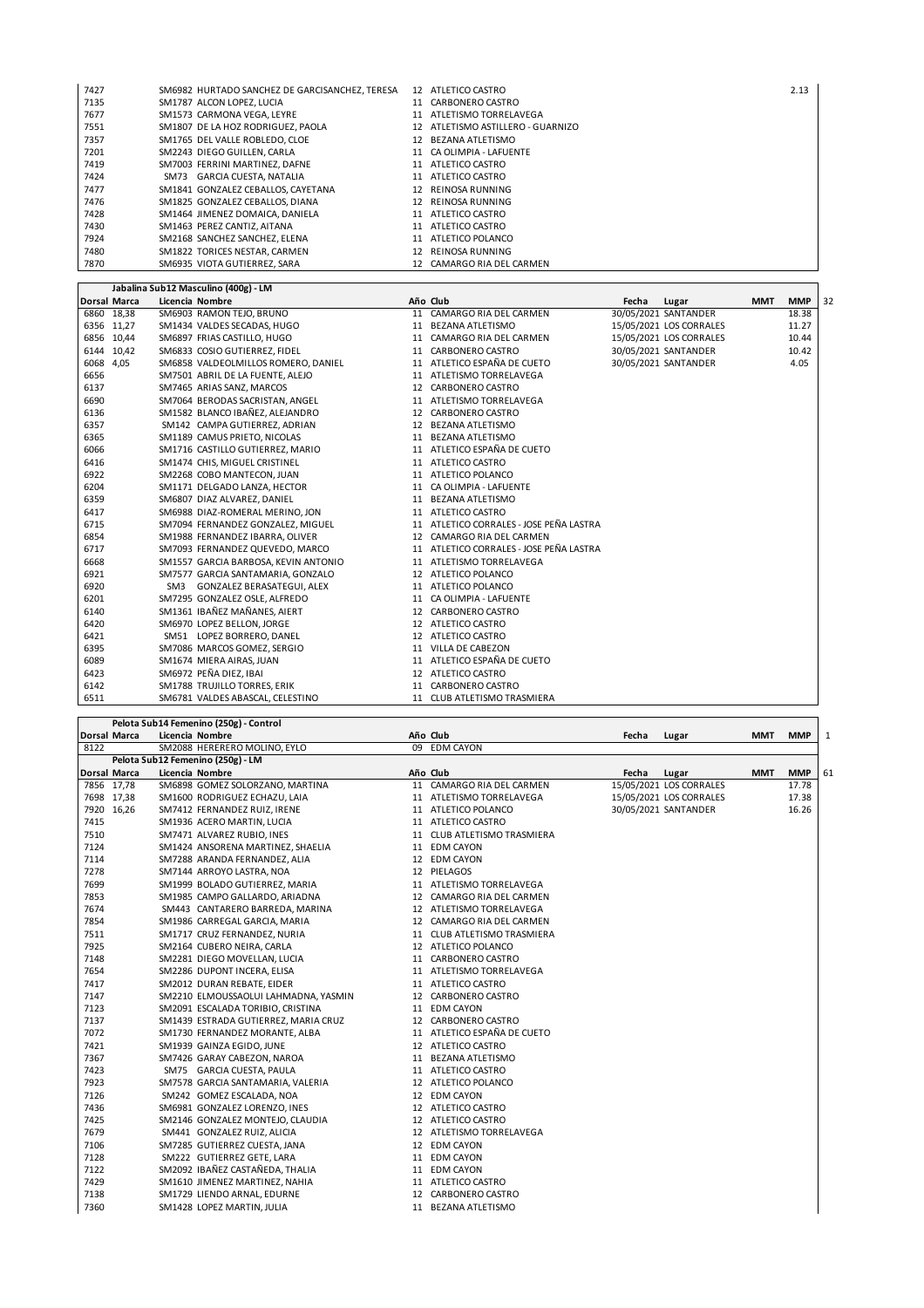| 7650 | SM2211 LUENA GONZALEZ, CARLOTA       | 11 ATLETISMO TORRELAVEGA    |
|------|--------------------------------------|-----------------------------|
| 7092 | SM7546 MENA RUIZ, EMMA               | 12 ATLETICO ESPAÑA DE CUETO |
| 7272 | SM7191 MENOCAL ROMERO, LUCIA         | 11 PIELAGOS                 |
| 7098 | SM7552 MERINO AGUILERA. ALDARA       | 11 ATLETICO ESPAÑA DE CUETO |
| 7279 | SM1863 MORENO MARCILLA, LAURA        | 12 PIELAGOS                 |
| 7139 | SM7416 MORENO RODRIGUEZ. JUDITH      | 12 CARBONERO CASTRO         |
| 7202 | SM2244 MORIN TORRALBO, ANA           | 12 CA OLIMPIA - LAFUENTE    |
| 7395 | SM7070 MUÑOZ LOPEZ, NEREA            | 11 VILLA DE CABEZON         |
| 7271 | SM1876 PACHECO RIVA, BERTA           | 11 PIELAGOS                 |
| 7125 | SM1527 PEREZ LOPEZ, ALEJANDRA        | 11 EDM CAYON                |
| 7507 | SM1721 PORTILLA FERNANDEZ, NURIA     | 12 CLUB ATLETISMO TRASMIERA |
| 7142 | SM6831 REVUELTA SARABIA, LAURA       | 11 CARBONERO CASTRO         |
| 7203 | SM2245 RIVERO CAÑAL, MARTINA         | 12 CA OLIMPIA - LAFUENTE    |
| 7431 | SM7021 RODRIGUEZ QUINTANA, ARIANE    | 11 ATLETICO CASTRO          |
| 7350 | SM1660 RUIZ FERNANDEZ. DEVA          | 12 BEZANA ATLETISMO         |
| 7432 | SM2147 RUIZ RODRIGO, EIRE            | 12 ATLETICO CASTRO          |
| 7692 | SM439 SAINZ-PARDO VIVAS, CAYETANA    | 12 ATLETISMO TORRELAVEGA    |
| 7121 | SM2093 SANTAMARIA GONZALEZ, EVA      | 11 EDM CAYON                |
| 7868 | SM6921 SOLANA RUIZ, SOFIA            | 12 CAMARGO RIA DEL CARMEN   |
| 7869 | SM6922 TEJO OBREGON, ZOE             | 12 CAMARGO RIA DEL CARMEN   |
| 7089 | SM6859 TOCA LANTARON, PAULA          | 11 ATLETICO ESPAÑA DE CUETO |
| 7433 | SM1462 TORRES BERMUDEZ, MILENA       | 11 ATLETICO CASTRO          |
| 7434 | SM7023 TRIGO PEREZ DE ANUCITA, MARIA | 11 ATLETICO CASTRO          |
| 7143 | SM1789 VARGAS ZARATE, XIOMARA        | 12 CARBONERO CASTRO         |
| 7093 | SM7549 VENERO RODRIGUEZ, EMMA        | 11 ATLETICO ESPAÑA DE CUETO |
| 7435 | SM6986 VICENTE SANTOS, IRENE         | 12 ATLETICO CASTRO          |

|              | 4x50 Sub10 Masculino - Cto. Cantabria (3 SERIES - PROVISIONAL)  |          |                                                |       |       |     |     |    |
|--------------|-----------------------------------------------------------------|----------|------------------------------------------------|-------|-------|-----|-----|----|
| Dorsal Marca | Licencia Nombre                                                 |          | Año Club                                       | Fecha | Lugar | MMT | MMP | 86 |
| 4417         | SM7368 BERMEJO BOTERO, ALEJANDRO                                | 13       | ATLETICO CASTRO                                |       |       |     |     |    |
| 4420         | SM185 FERNANDEZ IOMAS, MARKEL                                   | 13       | ATLETICO CASTRO                                |       |       |     |     |    |
| 4423         | SM1491 GALAN LOZANO, TELMO                                      | 13       | ATLETICO CASTRO                                |       |       |     |     |    |
| 4426         | SM1605 GARCIA GONZALEZ, ELIAS ALFREDO                           | 14       | ATLETICO CASTRO                                |       |       |     |     |    |
| 4077         | SM7545 ANIEVAS CANTERO, MATEO                                   | 13       | ATLETICO ESPAÑA DE CUETO                       |       |       |     |     |    |
| 4076         | SM7297 ANSOTEGUI ROBLEDO, ASIER                                 | 13       | ATLETICO ESPAÑA DE CUETO                       |       |       |     |     |    |
| 4071         | SM2201 CAMPO MAZA, DAVID                                        | 14       | ATLETICO ESPAÑA DE CUETO                       |       |       |     |     |    |
| 4078         | SM6854 DEL RIO GONZALEZ, NICO                                   | 13       | ATLETICO ESPAÑA DE CUETO                       |       |       |     |     |    |
| 4172         | SM497 DE LA TORRE BUSTILLO, CARLOS                              | 14       | ATLETICO LAREDO - CAMPING LAREDO               |       |       |     |     |    |
| 4176         | SM1597 GOMEZ NAVARRO, IBAI                                      | 13       | ATLETICO LAREDO - CAMPING LAREDO               |       |       |     |     |    |
| 4177         | SM1731 GUTIERREZ SORIANO, DANIEL                                | 13       | ATLETICO LAREDO - CAMPING LAREDO               |       |       |     |     |    |
| 4182         | SM1734 SANCHEZ RAMOS, LEO                                       | 13       | ATLETICO LAREDO - CAMPING LAREDO               |       |       |     |     |    |
| 4750         | SM2037 BOLADO SANTANDER, LARO                                   | 14       | ATLETICO MENICENSE                             |       |       |     |     |    |
| 4751         | SM2042 GARCIA DE LA RIVA, LEO                                   | 14       | ATLETICO MENICENSE                             |       |       |     |     |    |
| 4753         | SM2041 RONDON IZQUIERDO, NEIZAN                                 | 14       | <b>ATLETICO MENICENSE</b>                      |       |       |     |     |    |
| 4754         | SM2203 ZORRILLA VIVANCO, ADRIAN                                 | 14       | ATLETICO MENICENSE                             |       |       |     |     |    |
| 4923         | SM2163 GARCIA MARTINEZ, NECO                                    | 14       | ATLETICO POLANCO                               |       |       |     |     |    |
| 4922         | SM2165 MARTOS ALONSO, DIEGO                                     | 14       | ATLETICO POLANCO                               |       |       |     |     |    |
| 4920         | SM2169 MUÑOZ DE LA TORRE, TIAGO                                 | 14       | ATLETICO POLANCO                               |       |       |     |     |    |
| 4921         | SM2166 OBREGON AROZAMENA, NICO                                  | 13       | ATLETICO POLANCO                               |       |       |     |     |    |
| 4705         | SM2033 ACUÑA FERNANDEZ, PABLO                                   | 14       | ATLETISMO TORRELAVEGA                          |       |       |     |     |    |
| 4664         | SM1402 CEBALLOS MATEU, FABIO                                    | 13       | ATLETISMO TORRELAVEGA                          |       |       |     |     |    |
| 4679         | SM2205 DIAZ GONZALEZ, ABEL                                      | 13       | ATLETISMO TORRELAVEGA                          |       |       |     |     |    |
| 4703         | SM1544 GALLARDO HERRERO, TELMO                                  | 13       | ATLETISMO TORRELAVEGA                          |       |       |     |     |    |
| 4686<br>4704 | SM1403 GUTIERREZ BALBAS, KILIAN                                 | 13<br>13 | ATLETISMO TORRELAVEGA                          |       |       |     |     |    |
|              | SM2008 HERRERA ALONSO, ADRIAN<br>SM1559 PEREZ ARRANZ, ALEJANDRO | 13       | ATLETISMO TORRELAVEGA<br>ATLETISMO TORRELAVEGA |       |       |     |     |    |
| 4663<br>4701 | SM2000 RINA CUESTA, LUCA                                        | 14       |                                                |       |       |     |     |    |
| 4352         | SM1266 CEBALLOS BARQUIN, MATEO                                  | 13       | ATLETISMO TORRELAVEGA<br>BEZANA ATLETISMO      |       |       |     |     |    |
| 4351         | SM172 CRESPO FLORES, JAIRO                                      | 14       | <b>BEZANA ATLETISMO</b>                        |       |       |     |     |    |
| 4364         | SM17 DIEZ DE VELASCO ARENAZA, IGNACIO                           | 13       | BEZANA ATLETISMO                               |       |       |     |     |    |
| 4368         | SM1524 FERNANDEZ LEGER, MATEO                                   | 13       | <b>BEZANA ATLETISMO</b>                        |       |       |     |     |    |
| 4367         | SM1545 GALGUERA RAMIREZ, MARCO                                  | 14       | <b>BEZANA ATLETISMO</b>                        |       |       |     |     |    |
| 4366         | SM1664 GOMEZ LAVID, VICTOR                                      | 13       | <b>BEZANA ATLETISMO</b>                        |       |       |     |     |    |
| 4359         | SM1442 HIGUERA RIANCHO, YAGO                                    | 14       | BEZANA ATLETISMO                               |       |       |     |     |    |
| 4350         | SM146 MATO VARELA, YAHVE                                        | 14       | BEZANA ATLETISMO                               |       |       |     |     |    |
| 4365         | SM1663 ONANDIA HERRAN, MARIO                                    | 14       | <b>BEZANA ATLETISMO</b>                        |       |       |     |     |    |
| 4360         | SM1340 RIOSERAS GEREZ, HUGO                                     | 14       | <b>BEZANA ATLETISMO</b>                        |       |       |     |     |    |
| 4372         | SM1387 SETIEN CASTILLO, MARIO                                   | 14       | BEZANA ATLETISMO                               |       |       |     |     |    |
| 4374         | SM1435 VALDES SECADAS, DANIEL                                   | 14       | BEZANA ATLETISMO                               |       |       |     |     |    |
| 4850         | SM463 BARROS CAVIA, ALBERTO                                     | 14       | CAMARGO RIA DEL CARMEN                         |       |       |     |     |    |
| 4864         | SM2278 BEDIA BULNES, ALVARO                                     | 14       | CAMARGO RIA DEL CARMEN                         |       |       |     |     |    |
| 4851         | SM1972 CAGIGAL JIMENEZ, CARLOS                                  | 14       | CAMARGO RIA DEL CARMEN                         |       |       |     |     |    |
| 4852         | SM708 CAGIGAS ALONSO, DIEGO                                     | 14       | CAMARGO RIA DEL CARMEN                         |       |       |     |     |    |
| 4853         | SM1974 CRUZ MARTINEZ, FABIO                                     | 14       | CAMARGO RIA DEL CARMEN                         |       |       |     |     |    |
| 4854         | SM7512 GOMEZ ORTUÑO, JAVIER                                     | 13       | CAMARGO RIA DEL CARMEN                         |       |       |     |     |    |
| 4856         | SM469 GUARDADO HERNANDEZ, ALVARO                                | 14       | CAMARGO RIA DEL CARMEN                         |       |       |     |     |    |
| 4857         | SM6917 LOPEZ GREGORIO, ALVARO                                   | 13       | CAMARGO RIA DEL CARMEN                         |       |       |     |     |    |
| 4858         | SM106 MAROTO NOVAL, VICTOR                                      | 14       | CAMARGO RIA DEL CARMEN                         |       |       |     |     |    |
| 4859         | SM2128 RUIZ PARDO, MATEO                                        | 14       | CAMARGO RIA DEL CARMEN                         |       |       |     |     |    |
| 4861         | SM2127 URIARTE RUIZ, LUCAS                                      | 14       | CAMARGO RIA DEL CARMEN                         |       |       |     |     |    |
| 4863         | SM1981 VAZQUEZ FERNANDEZ, HECTOR                                | 14       | CAMARGO RIA DEL CARMEN                         |       |       |     |     |    |
| 4135         | SM1437 AROZAMENA SAN CRISTOBAL, TOMAS                           | 13       | CARBONERO CASTRO                               |       |       |     |     |    |
| 4138         | SM1746 GUTIEZ RUIZ, ASIER                                       | 14       | CARBONERO CASTRO                               |       |       |     |     |    |
| 4139         | SM7528 MANCEBON DIEZ, ASIER                                     | 14       | CARBONERO CASTRO                               |       |       |     |     |    |
| 4140         | SM7253 MUÑOZ RUEDA, MARTIN                                      | 13       | CARBONERO CASTRO                               |       |       |     |     |    |
| 4141         | SM1795 ORTEGA JIMENEZ, ALEJANDRO                                | 13       | CARBONERO CASTRO                               |       |       |     |     |    |
| 4145         | SM1675 PORTELA DELGADO, DANIEL                                  | 13       | CARBONERO CASTRO                               |       |       |     |     |    |
| 4143         | SM1436 RODRIGUEZ SARABIA, DANEL                                 | 13       | CARBONERO CASTRO                               |       |       |     |     |    |
| 4144         | SM1363 RUIZ-RUANO MAS, UNAI                                     | 13       | CARBONERO CASTRO                               |       |       |     |     |    |
| 4508         | SM1698 DELGADO MONTES, DARIO                                    | 13       | CLUB ATLETISMO TRASMIERA                       |       |       |     |     |    |
| 4506         | SM1701 FERNANDEZ TRUEBA, MARCOS                                 | 14       | CLUB ATLETISMO TRASMIERA                       |       |       |     |     |    |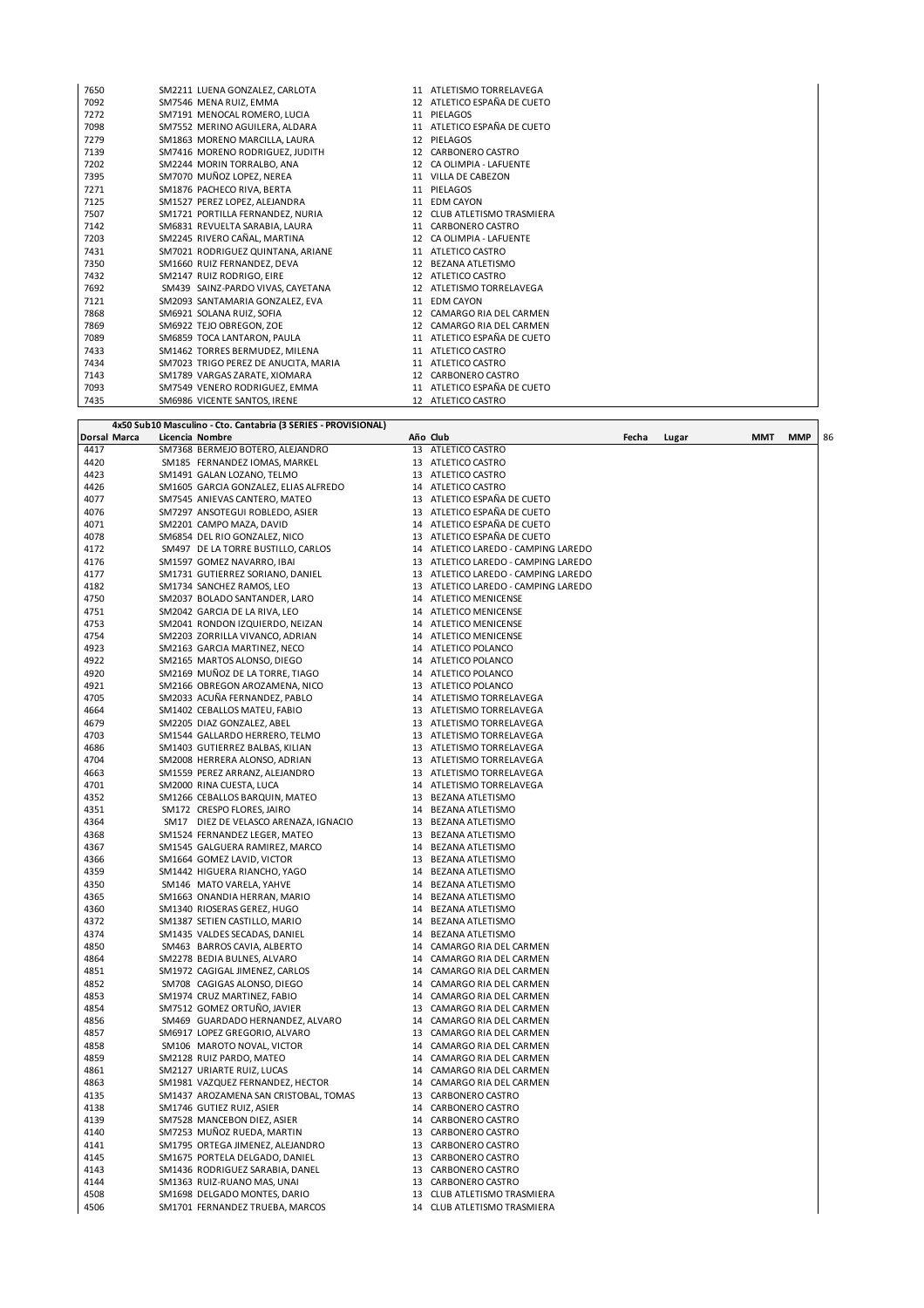| 4509 | SM1699 MONASTERIO LAVIN, RICARDO     | 13 CLUB ATLETISMO TRASMIERA    |
|------|--------------------------------------|--------------------------------|
| 4507 | SM1695 PRIETO MANGAS, JORGE          | 14 CLUB ATLETISMO TRASMIERA    |
| 4104 | SM199 NUÑEZ ALONSO, MARCOS           | 14 EDM CAYON                   |
| 4103 | SM198 OBREGON DIEZ, PABLO            | 13 EDM CAYON                   |
| 4125 | SM7279 RESPUELA ESTEBANEZ, ESTEBAN   | 13 EDM CAYON                   |
| 4124 | SM7277 SAINZ REYES, JON              | 13 EDM CAYON                   |
| 4101 | SM207 SAINZ REYES, GONZALO           | 14 EDM CAYON                   |
| 4112 | SM1515 SIMIONESCU HOYOS, EMANUEL     | 14 EDM CAYON                   |
| 4128 | SM2097 SUAREZ IZAGUIRRE, MARIO       | 14 EDM CAYON                   |
| 4129 | SM7276 TRUJILLO GANDARILLAS, GAEL    | 13 EDM CAYON                   |
| 4278 | SM1893 ESCALANTE VELARDE, MARIO      | 14 PIELAGOS                    |
| 4314 | SM1925 HERNANDEZ GONZALEZ, HECTOR    | 13 PIELAGOS                    |
| 4313 | SM1923 MORA MURIEL, IKER             | 13 PIELAGOS                    |
| 4285 | SM1890 QUERO VILLEGAS, JULIO ENRIQUE | 14 PIELAGOS                    |
| 4479 | SM1833 CUEVAS GUTIERREZ, ENOL        | 13 REINOSA RUNNING             |
| 4477 | SM1305 NAGMOUCHI FERNANDEZ, FARIZ    | 13 REINOSA RUNNING             |
| 4480 | SM1831 ROJO PEÑA, ADRIAN             | 13 REINOSA RUNNING             |
| 4478 | SM1306 VEGAS AGUILERA, PABLO         | 13 REINOSA RUNNING             |
| 4395 | SM1920 ALONSO ECHEVARRIA, LUCAS      | 13 VILLA DE CABEZON (1 EQUIPO) |
| 4401 | SM341 CALLE CALERO, DAVID            | 14 VILLA DE CABEZON (1 EQUIPO) |
| 4403 | SM1904 GUTIERREZ URRACA, MARCO       | 14 VILLA DE CABEZON (1 EQUIPO) |
| 4400 | SM1910 MARTINEZ GOMEZ, MANUEL        | 14 VILLA DE CABEZON (1 EQUIPO) |
| 4397 | SM1916 MOLLEDA GARCIA, PABLO         | 13 VILLA DE CABEZON (1 EQUIPO) |
| 4398 | SM1951 PERERA VELEZ, NICOLAS         | 13 VILLA DE CABEZON (1 EQUIPO) |

|              | 4x50 Sub10 Femenino - Cto. Cantabria (3 SERIES - PROVISIONAL)  |    |                                            |       |       |     |            |    |
|--------------|----------------------------------------------------------------|----|--------------------------------------------|-------|-------|-----|------------|----|
| Dorsal Marca | Licencia Nombre                                                |    | Año Club                                   | Fecha | Lugar | MMT | <b>MMP</b> | 72 |
| 5418         | SM1483 HERNANDEZ BARBARA, IRAIA                                | 13 | ATLETICO CASTRO                            |       |       |     |            |    |
| 5419         | SM1608 IBANEZ ASTORGA, BIHOZNE                                 |    | 14 ATLETICO CASTRO                         |       |       |     |            |    |
| 5422         | SM1481 OJEDA ALONSO, ELLA                                      |    | 13 ATLETICO CASTRO                         |       |       |     |            |    |
| 5423         | SM1480 PARRA VARONA, KARLA                                     |    | 13 ATLETICO CASTRO                         |       |       |     |            |    |
| 5076         | SM6857 ANSOTEGUI ROBLEDO, ESTEFANIA                            |    | 13 ATLETICO ESPAÑA DE CUETO                |       |       |     |            |    |
| 5078         | SM432 EXPOSITO PEREZ, LUCIA                                    |    | 14 ATLETICO ESPAÑA DE CUETO                |       |       |     |            |    |
| 5075         | SM7556 GOMEZ BARCENA, LUCIA                                    |    | 13 ATLETICO ESPAÑA DE CUETO                |       |       |     |            |    |
| 5070         | SM1251 PASCUAL RUIZ, CRISTINA                                  |    | 14 ATLETICO ESPAÑA DE CUETO                |       |       |     |            |    |
| 5688         | SM1555 BALBAS RODRIGUEZ, LARA                                  |    | 13 ATLETISMO TORRELAVEGA                   |       |       |     |            |    |
| 5692         | SM2220 CEBALLOS HEVIA, ALEJANDRA                               |    | 14 ATLETISMO TORRELAVEGA                   |       |       |     |            |    |
| 5691         | SM2019 FRECAUTAN POLEACOVA, VALERIA                            |    | 13 ATLETISMO TORRELAVEGA                   |       |       |     |            |    |
| 5689         | SM1560 LUENGO VILLORIA, LARA                                   |    | 13 ATLETISMO TORRELAVEGA                   |       |       |     |            |    |
| 5365         | SM1666 ALBERDI GUERRA, NOA                                     |    | 13 BEZANA ATLETISMO                        |       |       |     |            |    |
| 5353         | SM1318 ARGOTE GARCIA, VEGA                                     |    | 13 BEZANA ATLETISMO                        |       |       |     |            |    |
| 5357         | SM1770 DE ANDRES TORRE, ALBA                                   |    | 13 BEZANA ATLETISMO                        |       |       |     |            |    |
| 5354         | SM1347 DE LA FUENTE GOMEZ, TERESA                              |    | 14 BEZANA ATLETISMO                        |       |       |     |            |    |
| 5355         | SM1665 DE LA LOMA GARCIA, DAFNE                                | 14 | BEZANA ATLETISMO                           |       |       |     |            |    |
| 5361         | SM1329 HERRERA CACENAVE, DANIELA                               |    | 14 BEZANA ATLETISMO                        |       |       |     |            |    |
| 5358         | SM1332 LEDESMA ESUN, CANDELA                                   |    | 14 BEZANA ATLETISMO                        |       |       |     |            |    |
| 5364         | SM1272 LOPEZ MARTIN, ALEJANDRA                                 | 13 | BEZANA ATLETISMO                           |       |       |     |            |    |
| 5366         | SM1681 MIJARES BLASCO, ALBA                                    |    | 13 BEZANA ATLETISMO<br>14 BEZANA ATLETISMO |       |       |     |            |    |
| 5351<br>5356 | SM1747 PUENTE HAYA, CLAUDIA<br>SM139 SANMARTIN GONZALEZ, ANTIA | 14 | BEZANA ATLETISMO                           |       |       |     |            |    |
| 5363         | SM1392 VEGA CASTILLO, LUNA                                     |    | 14 BEZANA ATLETISMO                        |       |       |     |            |    |
| 5217         | SM2290 CABALLERO FERNANDEZ, BEATRIZ                            |    | 14 CA OLIMPIA - LAFUENTE                   |       |       |     |            |    |
| 5219         | SM1576 CAMPO BLANCO, ALICIA                                    | 13 | CA OLIMPIA - LAFUENTE                      |       |       |     |            |    |
| 5216         | SM2291 MARTINEZ HAYAKAWA, MEIKO                                |    | 14 CA OLIMPIA - LAFUENTE                   |       |       |     |            |    |
| 5218         | SM2289 SEBASTIAN GUTIERREZ, ANA ISABEL                         | 14 | CA OLIMPIA - LAFUENTE                      |       |       |     |            |    |
| 5850         | SM1973 CAMPO GALLARDO, ALBA                                    | 14 | CAMARGO RIA DEL CARMEN                     |       |       |     |            |    |
| 5851         | SM7105 DE LAS HERAS GARCIA, CARLOTA                            |    | 13 CAMARGO RIA DEL CARMEN                  |       |       |     |            |    |
| 5853         | SM2046 GUTIERREZ MEDIAVILLA, MARINA                            |    | 13 CAMARGO RIA DEL CARMEN                  |       |       |     |            |    |
| 5855         | SM782 PEREZ GACIA, JULIETA                                     |    | 14 CAMARGO RIA DEL CARMEN                  |       |       |     |            |    |
| 5857         | SM1978 RIAGA LLAMA, ELENA                                      |    | 14 CAMARGO RIA DEL CARMEN                  |       |       |     |            |    |
| 5858         | SM1977 RIAGA LLAMA, SANDRA                                     | 14 | CAMARGO RIA DEL CARMEN                     |       |       |     |            |    |
| 5859         | SM780 SAN SEGUNDO GARCIA, LAURA                                | 14 | CAMARGO RIA DEL CARMEN                     |       |       |     |            |    |
| 5860         | SM1979 SANCHEZ GARCIA, MARINA                                  |    | 14 CAMARGO RIA DEL CARMEN                  |       |       |     |            |    |
| 5135         | SM1758 AGUIRRE ORTIZ, VALERIA                                  |    | 14 CARBONERO CASTRO                        |       |       |     |            |    |
| 5136         | SM1384 CASTILLO CARRASCO, ALEXANDRA                            | 13 | CARBONERO CASTRO                           |       |       |     |            |    |
| 5137         | SM1757 GONZALEZ SARABIA, ANGELA                                |    | 14 CARBONERO CASTRO                        |       |       |     |            |    |
| 5138         | SM1755 MACIAS GONZALEZ, MARIA                                  |    | 14 CARBONERO CASTRO                        |       |       |     |            |    |
| 5139         | SM1365 MARTINEZ CARRASCO, ABIGAIL                              |    | 14 CARBONERO CASTRO                        |       |       |     |            |    |
| 5147         | SM1756 MASULLO MARTIN, AMALIA                                  |    | 14 CARBONERO CASTRO                        |       |       |     |            |    |
| 5141         | SM1908 MORENO HOTEA, HAIZEA                                    |    | 14 CARBONERO CASTRO                        |       |       |     |            |    |
| 5142         | SM7568 MORENO RODRIGUEZ, NELLY                                 |    | 13 CARBONERO CASTRO                        |       |       |     |            |    |
| 5143         | SM1804 REY ALOMAR, OLIVIA<br>SM2285 VADUVA, SOFIA MARIA        |    | 13 CARBONERO CASTRO                        |       |       |     |            |    |
| 5148<br>5144 | SM1782 VALENCIA VELASCO, GABRIELA                              |    | 13 CARBONERO CASTRO<br>13 CARBONERO CASTRO |       |       |     |            |    |
| 5145         | SM7570 VAZQUEZ PINEDA, ANA                                     |    | 14 CARBONERO CASTRO                        |       |       |     |            |    |
| 5509         | SM1229 LOPEZ SOLANA, ANGELA                                    |    | 13 CLUB ATLETISMO TRASMIERA                |       |       |     |            |    |
| 5510         | SM1692 MARTINEZ MORA, ENMA                                     |    | 13 CLUB ATLETISMO TRASMIERA                |       |       |     |            |    |
| 5511         | SM1738 MATANZAS BARRAGAN, CORAL                                |    | 13 CLUB ATLETISMO TRASMIERA                |       |       |     |            |    |
| 5507         | SM7489 VALLEJO PALACIO, ELIA                                   |    | 13 CLUB ATLETISMO TRASMIERA                |       |       |     |            |    |
| 5119         | SM153 ABELLAN PINEDA, EMMA                                     |    | 13 EDM CAYON                               |       |       |     |            |    |
| 5114         | SM152 AGUEROS ROLDAN, VERA                                     |    | 14 EDM CAYON                               |       |       |     |            |    |
| 5107         | SM2098 ALONSO GARCIA, JULIA                                    |    | 13 EDM CAYON                               |       |       |     |            |    |
| 5118         | SM164 COCIÑA PRADO, IRIA                                       |    | 14 EDM CAYON                               |       |       |     |            |    |
| 5113         | SM1580 GARCIA FERNANDEZ, AINOA                                 |    | 14 EDM CAYON                               |       |       |     |            |    |
| 5110         | SM2101 GARCIA RUIZ, CLAUDIA                                    |    | 14 EDM CAYON                               |       |       |     |            |    |
| 5112         | SM1408 GARCIA SCHEILCH, MARINA                                 |    | 13 EDM CAYON                               |       |       |     |            |    |
| 5116         | SM2103 ORTIZ BARCENA, LAYA                                     |    | 13 EDM CAYON                               |       |       |     |            |    |
| 5115         | SM7286 PRIETO RODRIGUEZ, JULIA                                 |    | 13 EDM CAYON                               |       |       |     |            |    |
| 5109         | SM2100 RAMIREZ GUEMES, NOA                                     |    | 14 EDM CAYON                               |       |       |     |            |    |
| 5108         | SM2099 SUAREZ VIOTA, VALENTINA                                 |    | 13 EDM CAYON                               |       |       |     |            |    |
| 5117         | SM158 TAZON FERNANDEZ, JIMENA                                  |    | 14 EDM CAYON                               |       |       |     |            |    |